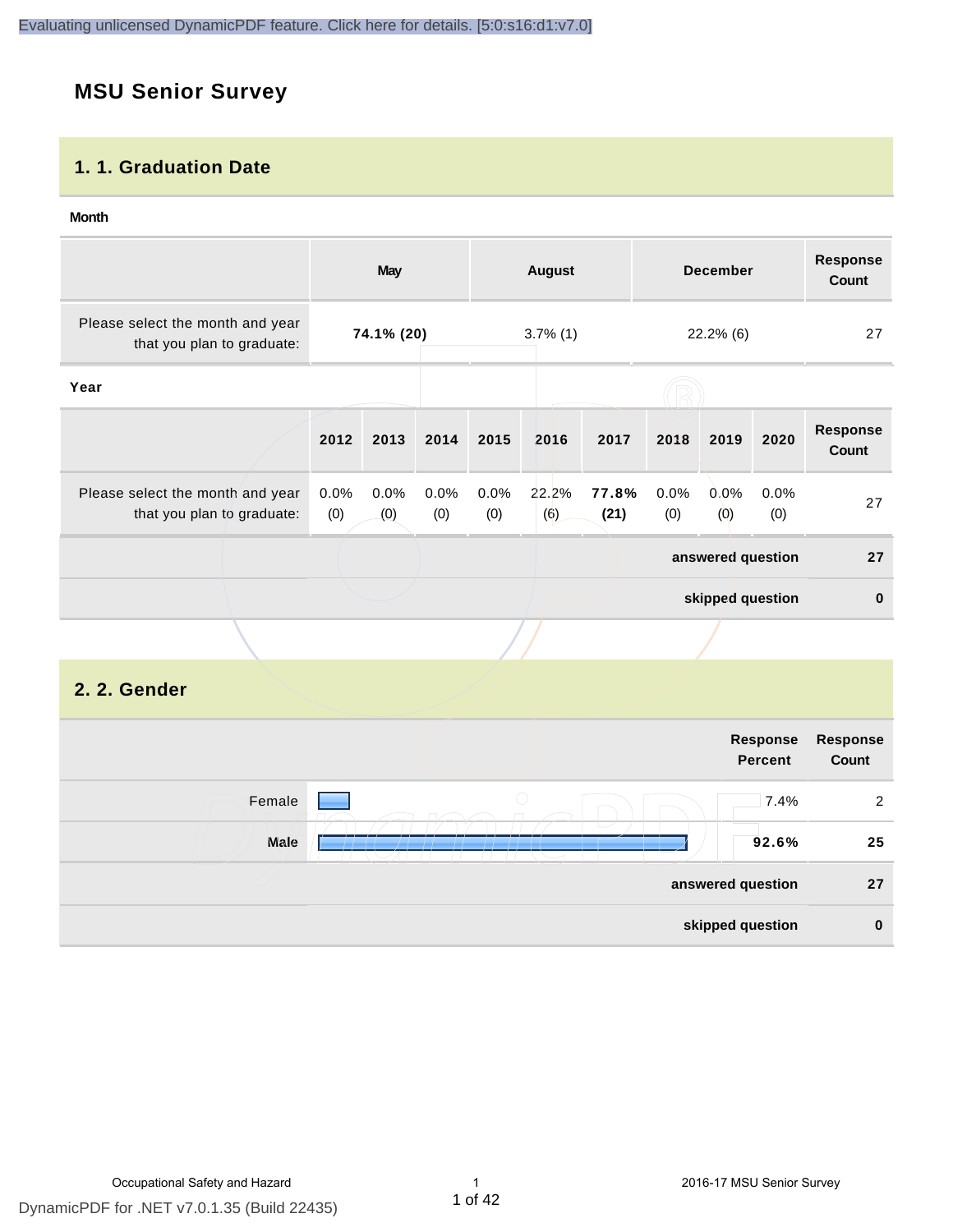## **3. 3. Ethnic Background**

|                                           | <b>Response</b><br>Percent | <b>Response</b><br>Count |
|-------------------------------------------|----------------------------|--------------------------|
| White                                     | 88.9%                      | 24                       |
| Black/African-American                    | 0.0%                       | $\pmb{0}$                |
| Asian                                     | е<br>3.7%                  | 1                        |
| Hispanic/Latino                           | 3.7%<br>E                  | $\mathbf{1}$             |
| American Indian/Alaskan Native            | 0.0%                       | 0                        |
| Native Hawaiian/Other Pacific<br>Islander | 0.0%                       | $\mathsf 0$              |
| Two or more races                         | 3.7%<br>▀                  | $\mathbf{1}$             |
|                                           | answered question          | 27                       |
|                                           | skipped question           | $\bf{0}$                 |
|                                           |                            |                          |

# **4. 4. Are you a U.S. citizen?**

| Response<br>Count | Response<br><b>Percent</b> |  |                                             |  |            |  |
|-------------------|----------------------------|--|---------------------------------------------|--|------------|--|
| 23                | 85.2%                      |  |                                             |  | <b>Yes</b> |  |
| 4                 | -14.8%                     |  | $\left(\begin{array}{c} \end{array}\right)$ |  | No         |  |
| 27                | answered question          |  |                                             |  |            |  |
| $\bf{0}$          | skipped question           |  |                                             |  |            |  |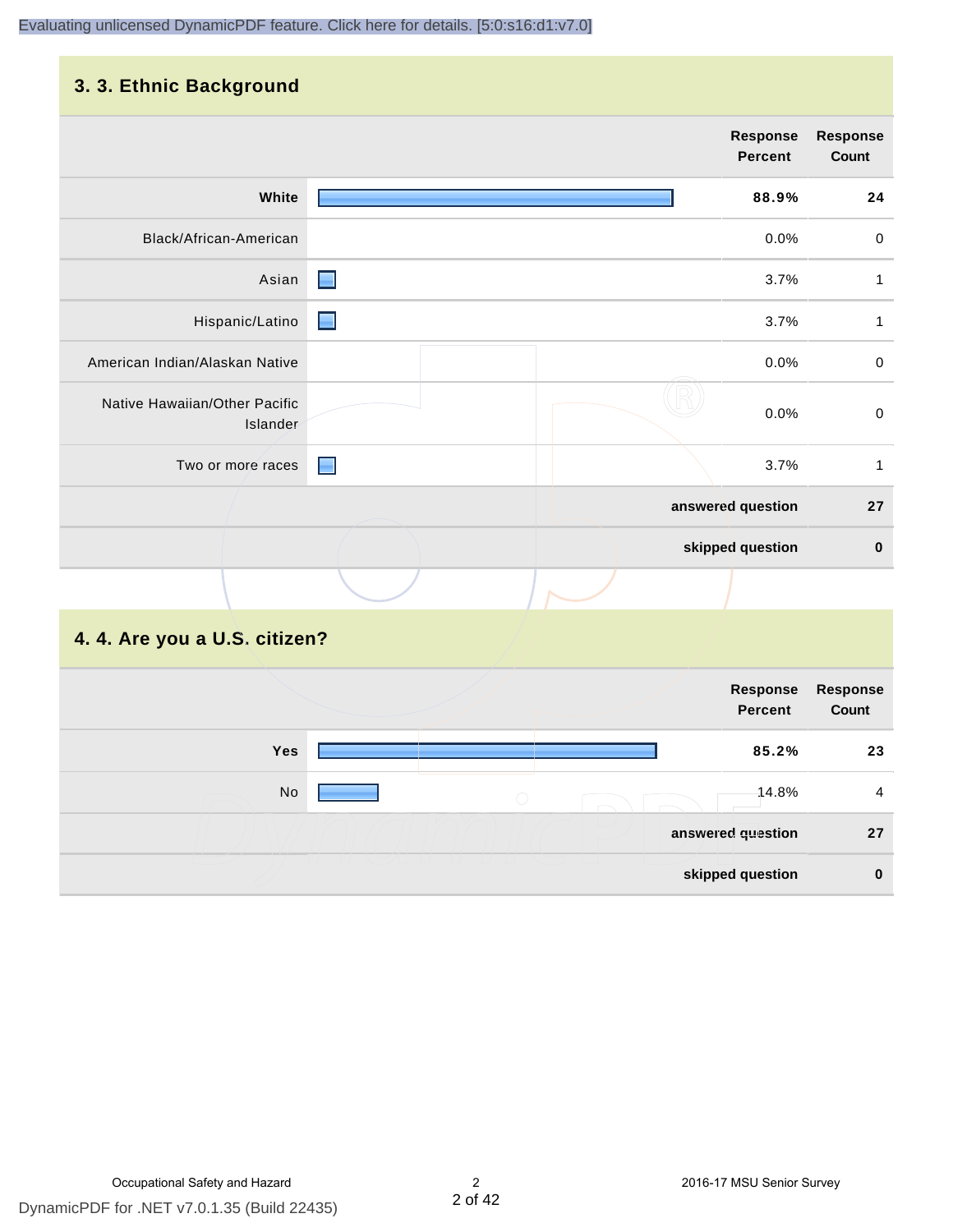# **5. 5. What is your residency classification at MSU? Response Response Percent Count In-state 63.0% 17** Out-of-state **25.9%** 7 International **Products and Security 2012** and 2011 and 30 and 31.1% 3 **answered question 27 skipped question 0** DynamicPDF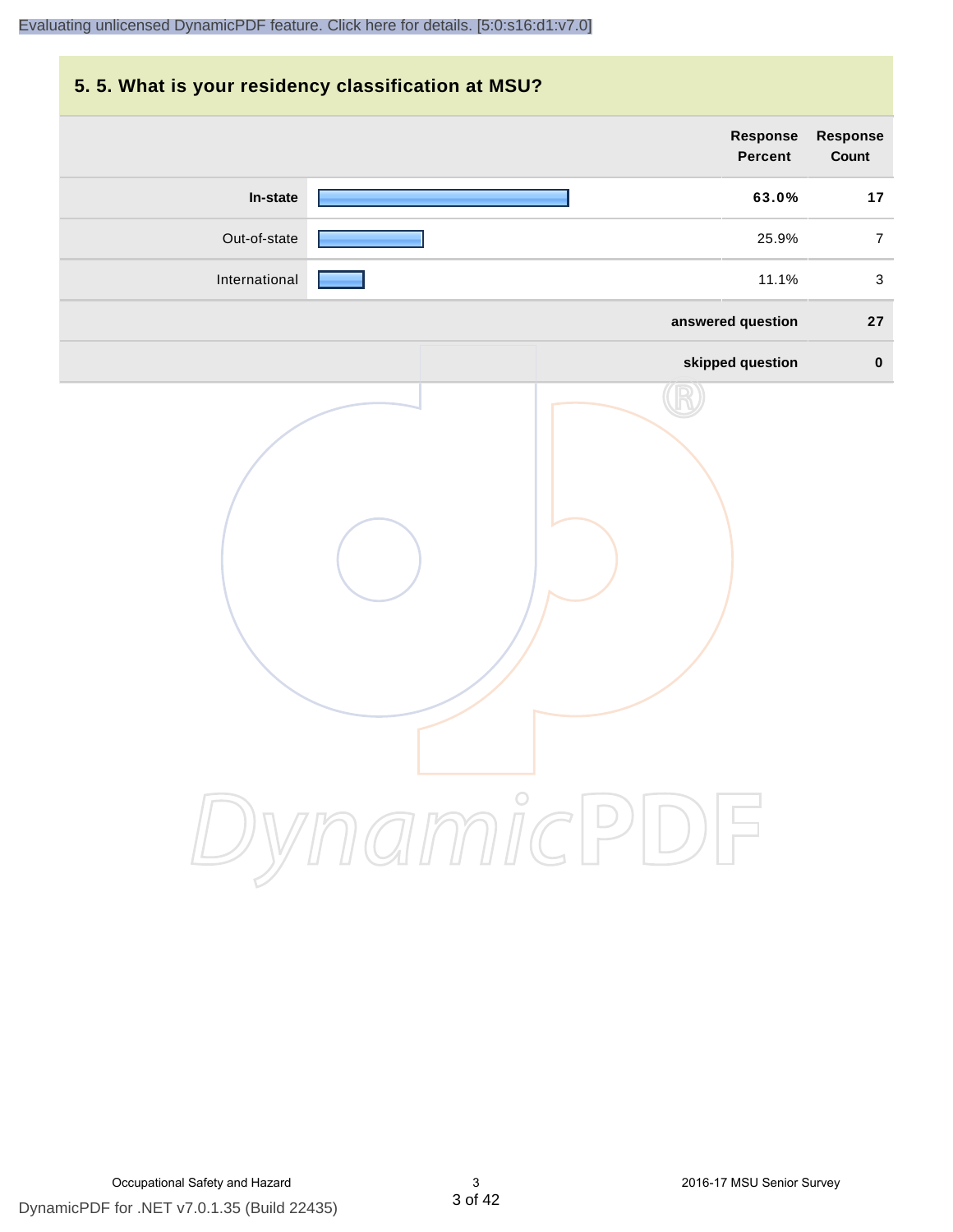| 5.5. What is your residency classification at MSU? |              |
|----------------------------------------------------|--------------|
| answered question                                  | 27           |
| skipped question                                   | $\mathbf{0}$ |

#### **6. 6. Age**

|               | <b>Response</b><br><b>Percent</b> | <b>Response</b><br>Count |
|---------------|-----------------------------------|--------------------------|
| 24 or younger | 66.7%                             | 18                       |
| 25-34         | 33.3%                             | $9\,$                    |
| $35 - 44$     | $0.0\%$                           | $\mathbf 0$              |
| 45 or older   | $0.0\%$                           | $\mathbf 0$              |
|               | answered question                 | 27                       |
|               | skipped question                  | $\mathbf 0$              |

#### **7. 7. Has either of your parents received a bachelor's degree?**

|            | Response<br><b>Percent</b> | Response<br>Count |
|------------|----------------------------|-------------------|
| <b>Yes</b> | 55.6%                      | 15                |
| No         | 44.4%                      | 12 <sup>2</sup>   |
|            | answered question          | 27                |
|            | skipped question           | $\bf{0}$          |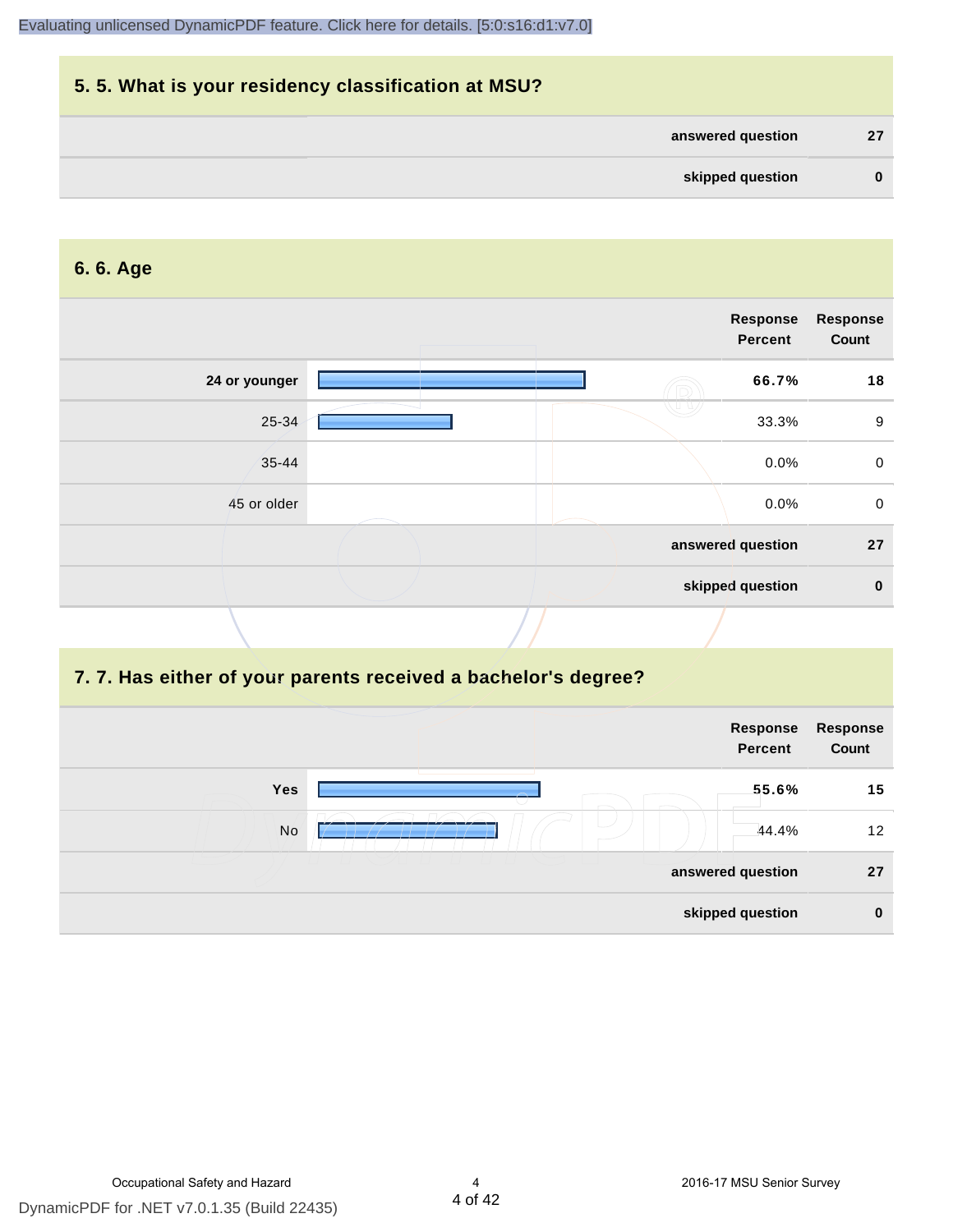#### **8. 8. Has either of your parents received a degree from MSU?**



| 9.9. What was your original entry status to MSU?    |                                   |                          |
|-----------------------------------------------------|-----------------------------------|--------------------------|
|                                                     | <b>Response</b><br><b>Percent</b> | <b>Response</b><br>Count |
| <b>Freshman</b>                                     | 77.8%                             | 21                       |
| Transfer from community<br>college/technical school | 14.8%                             | 4                        |
| Transfer from 4-yr institution                      | 7.4%                              | 2                        |
|                                                     | answered question                 | 27                       |
|                                                     | skipped question                  | $\bf{0}$                 |

**10. 10. How many credits were transferred?**

|             | Response<br><b>Percent</b> | <b>Response</b><br>Count |
|-------------|----------------------------|--------------------------|
| 12 or fewer | 16.7%                      | 1                        |
| 13-30       | 16.7%                      | 1                        |
| $31 - 60$   | 16.7%                      | 1                        |
| Over 60     | 50.0%                      | 3                        |
|             | answered question          | $\boldsymbol{6}$         |
|             | skipped question           | 21                       |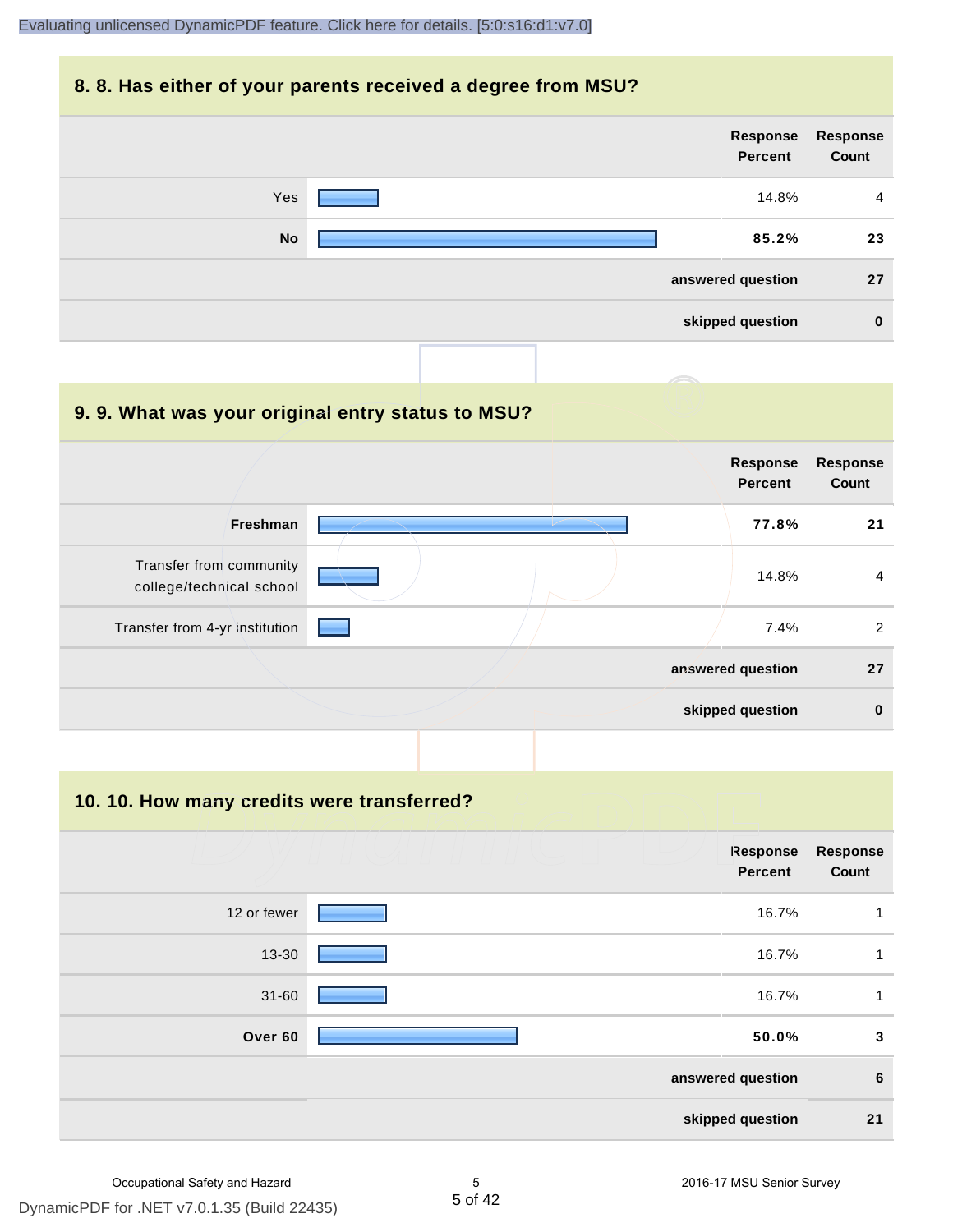### **11. 11. Approximately what percent of your University Studies (general education) classes did you take at MSU?**

|                            | <b>Response</b><br><b>Percent</b>                    | <b>Response</b><br>Count |
|----------------------------|------------------------------------------------------|--------------------------|
| Under 25%                  | 50.0%                                                | 3                        |
| 25-49%                     | 33.3%                                                | $\overline{2}$           |
| 50-74%                     | 16.7%                                                | $\mathbf{1}$             |
| 75-100%                    | 0.0%                                                 | $\mathbf 0$              |
|                            | answered question                                    | $\bf 6$                  |
|                            | skipped question                                     | 21                       |
|                            |                                                      |                          |
|                            | 12. 12. What has been your attendance status at MSU? |                          |
|                            | <b>Response</b><br><b>Percent</b>                    | <b>Response</b><br>Count |
| <b>Primarily full-time</b> | 100.0%                                               | 27                       |
| Primarily part-time        | 0.0%                                                 | $\mathbf 0$              |
|                            | answered question                                    | 27                       |

#### **skipped question 0**

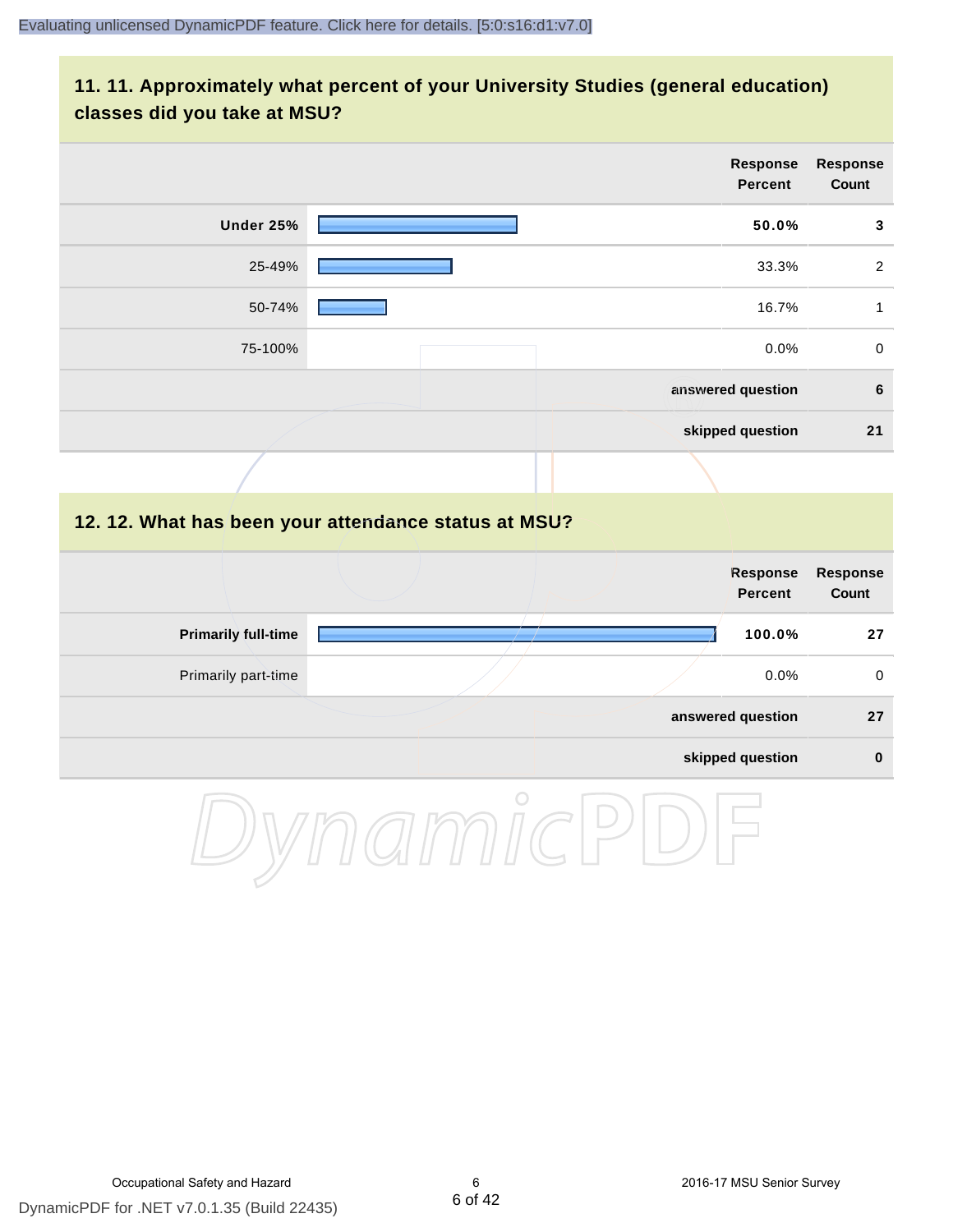#### **13. 13. In which Residential College are you a member?**

|                            |                | <b>Response</b><br><b>Percent</b> | <b>Response</b><br>Count |
|----------------------------|----------------|-----------------------------------|--------------------------|
| Do not know                |                | 11.1%                             | 3                        |
| Clark College              |                | 14.8%                             | $\overline{4}$           |
| Elizabeth College          |                | 0.0%                              | $\mathbf 0$              |
| Franklin-Springer Colleges | <u>e</u>       | 3.7%                              | $\mathbf{1}$             |
| <b>Hart College</b>        |                | 29.6%                             | $\bf8$                   |
| <b>Hester College</b>      |                | 7.4%                              | $\overline{2}$           |
| Regents College            | <b>Reserve</b> | 3.7%                              | $\mathbf{1}$             |
| <b>Richmond College</b>    |                | 18.5%                             | $\sqrt{5}$               |
| White College              |                | 11.1%                             | $\sqrt{3}$               |
|                            |                | answered question                 | 27                       |
|                            |                | skipped question                  | $\pmb{0}$                |

DynamicPDF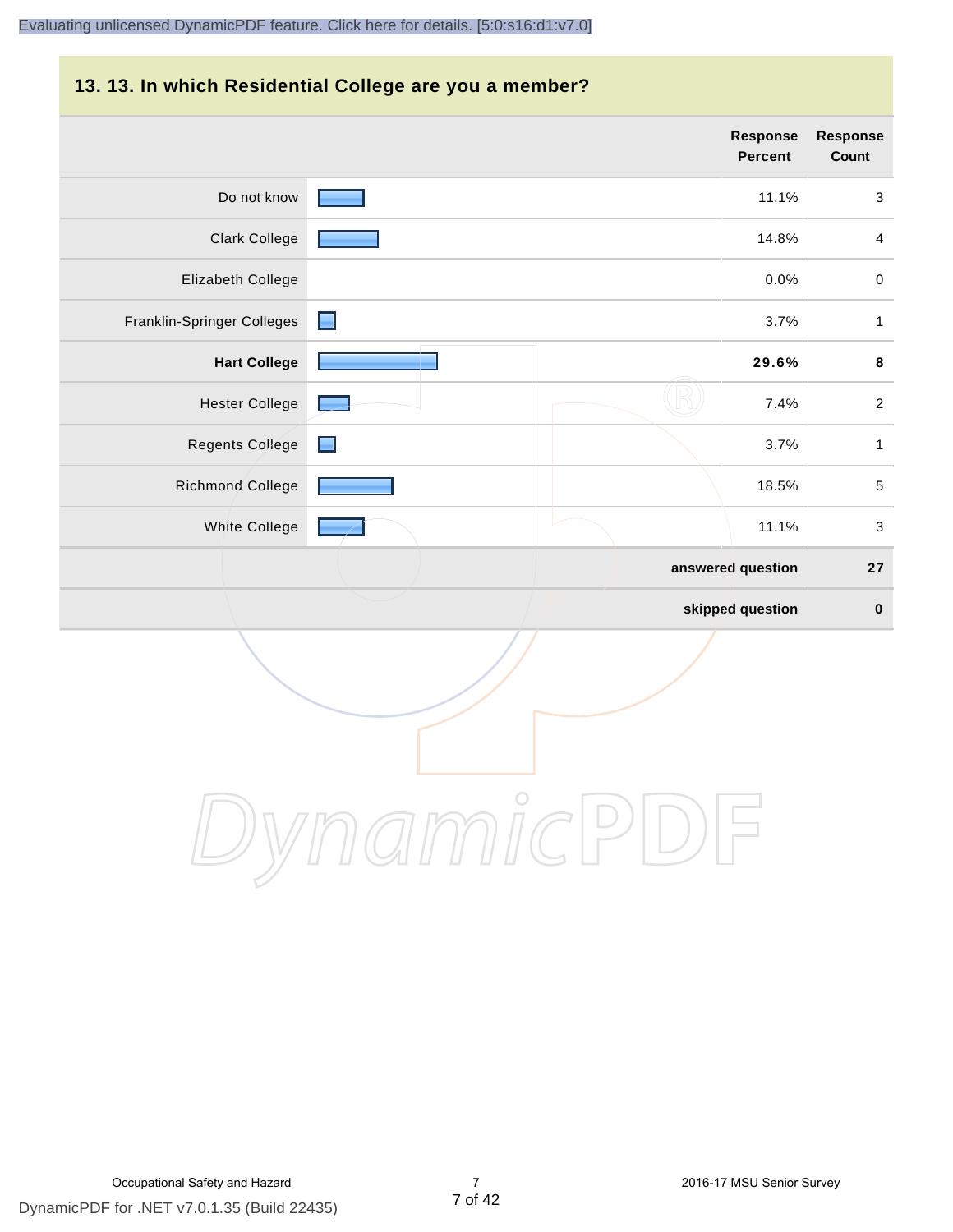# **13. 13. In which Residential College are you a member? answered question 27 skipped question 0**

# **14. 14. Have you ever received any type of Financial Aid while at MSU? (scholarships, grants, work-study, etc.)**



## **15. 15. How many years will it take you to complete your degree from the point of your initial enrollment in college (including any time at a previous institution)?**

|                   | <b>Response</b><br>Percent | <b>Response</b><br>Count |  |  |
|-------------------|----------------------------|--------------------------|--|--|
| Two               | $\blacksquare$<br>3.7%     | $\mathbf{1}$             |  |  |
| Three             | $\bigcirc$<br>0.0%         | $\mathbf 0$              |  |  |
| Four              | 70.4%                      | 19                       |  |  |
| Five              | 22.2%                      | 6                        |  |  |
| Six               | 3.7%<br>-                  | 1                        |  |  |
| More than six     | 0.0%                       | $\pmb{0}$                |  |  |
| answered question |                            |                          |  |  |
| skipped question  |                            |                          |  |  |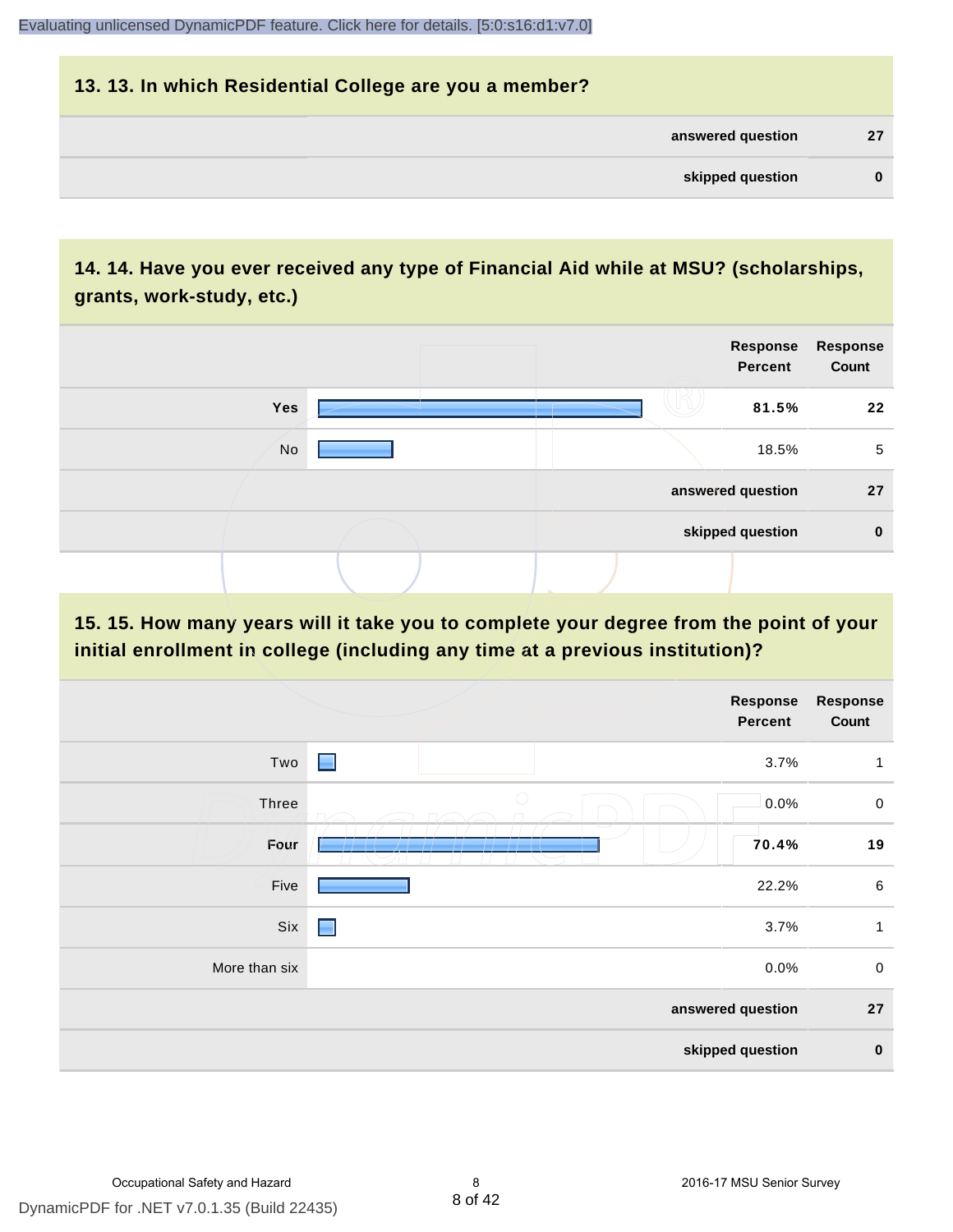### **16. 16. In what range does your grade point average fall?**

| Response<br>Count | Response<br>Percent |                                      |                |
|-------------------|---------------------|--------------------------------------|----------------|
| $\pmb{0}$         | 0.0%                |                                      | Less than 2.00 |
| $\mathbf{1}$      | 3.7%                | ■                                    | 2.00-2.50      |
| $\sqrt{5}$        | 18.5%               |                                      | 2.51-3.00      |
| 14                | 51.9%               |                                      | $3.01 - 3.50$  |
| $\overline{7}$    | 25.9%               |                                      | $3.51 - 4.00$  |
| ${\bf 27}$        | answered question   |                                      |                |
| $\pmb{0}$         | skipped question    |                                      |                |
|                   |                     | $\int_{1}^{0}$<br>$\curvearrowright$ |                |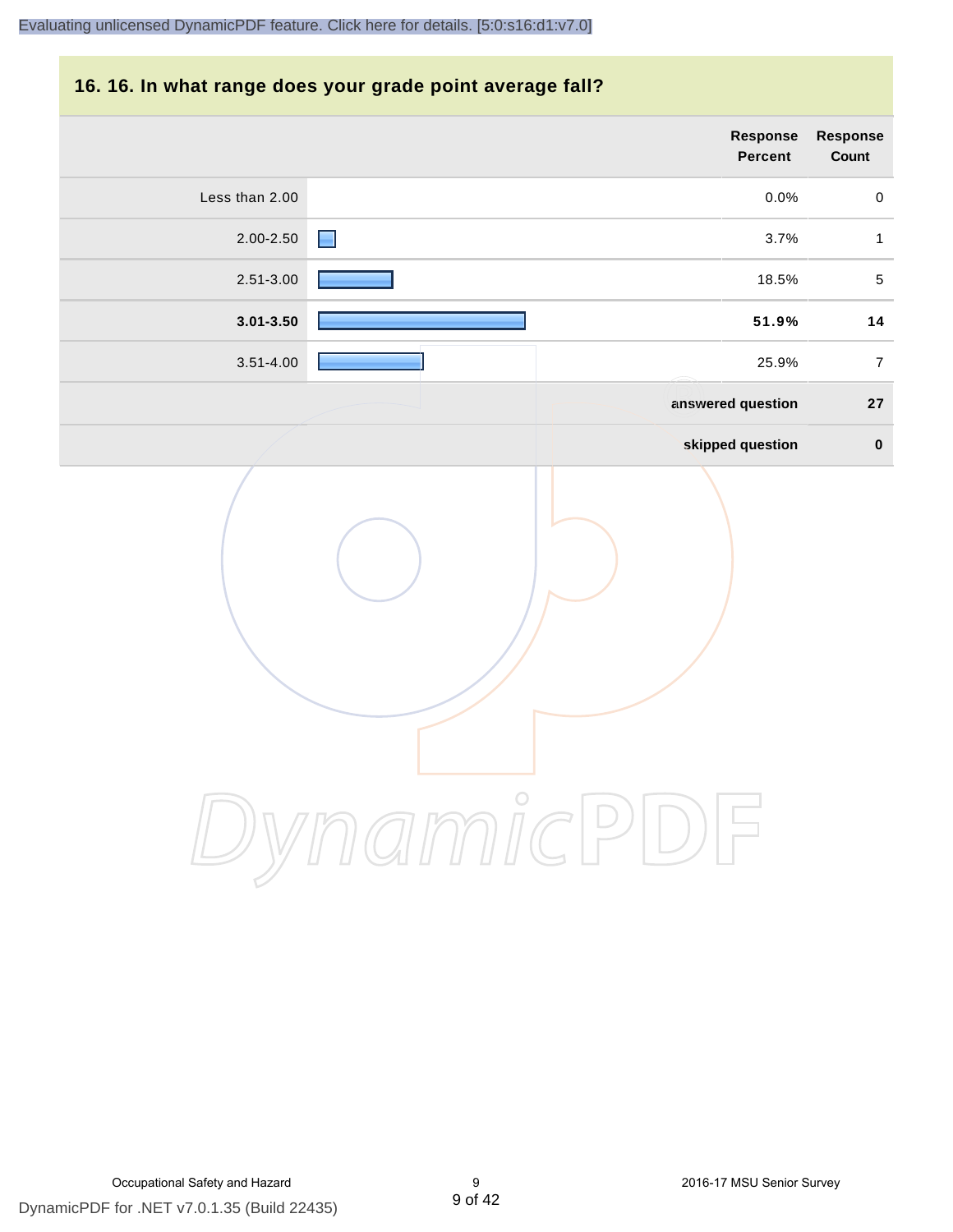|                                                          | Response<br><b>Percent</b> | <b>Response</b><br>Count |
|----------------------------------------------------------|----------------------------|--------------------------|
| Accounting                                               | 0.0%                       | $\mathbf 0$              |
| Advertising                                              | 0.0%                       | $\mbox{O}$               |
| Agricultural Science & Technology<br>(associate's)       | 0.0%                       | $\mbox{O}$               |
| Agricultural Science (bachelor's)                        | 0.0%                       | $\mathbf 0$              |
| Animal Technology/Animal-Equine                          | 0.0%                       | $\mathbf 0$              |
| Animal Technology/Vet Tech,<br>Pre-Vet                   | 0.0%                       | $\mathbf 0$              |
| <b>Applied Physics</b>                                   | 0.0%                       | $\pmb{0}$                |
| Art                                                      | 0.0%                       | $\mathbf 0$              |
| <b>Athletic Training</b>                                 | 0.0%                       | $\mathbf 0$              |
| Biology                                                  | 0.0%                       | $\mbox{O}$               |
| <b>Business Administration</b><br>(associate's)          | 0.0%                       | $\,0\,$                  |
| <b>Business Administration</b><br>(bachelor's)           | 0<br>0.0%                  | $\mbox{O}$               |
| <b>Career &amp; Technical Education</b><br>(associate's) | 0.0%                       | $\mathbf 0$              |
| <b>Career &amp; Technical Education</b><br>(bachelor's)  | 0.0%                       | $\mathbf 0$              |
| Chemistry                                                | 0.0%                       | $\mathbf 0$              |
| Civil Engineering Technology<br>(associate's)            | 0.0%                       | $\boldsymbol{0}$         |
|                                                          | answered question          | 27                       |
|                                                          | skipped question           | $\pmb{0}$                |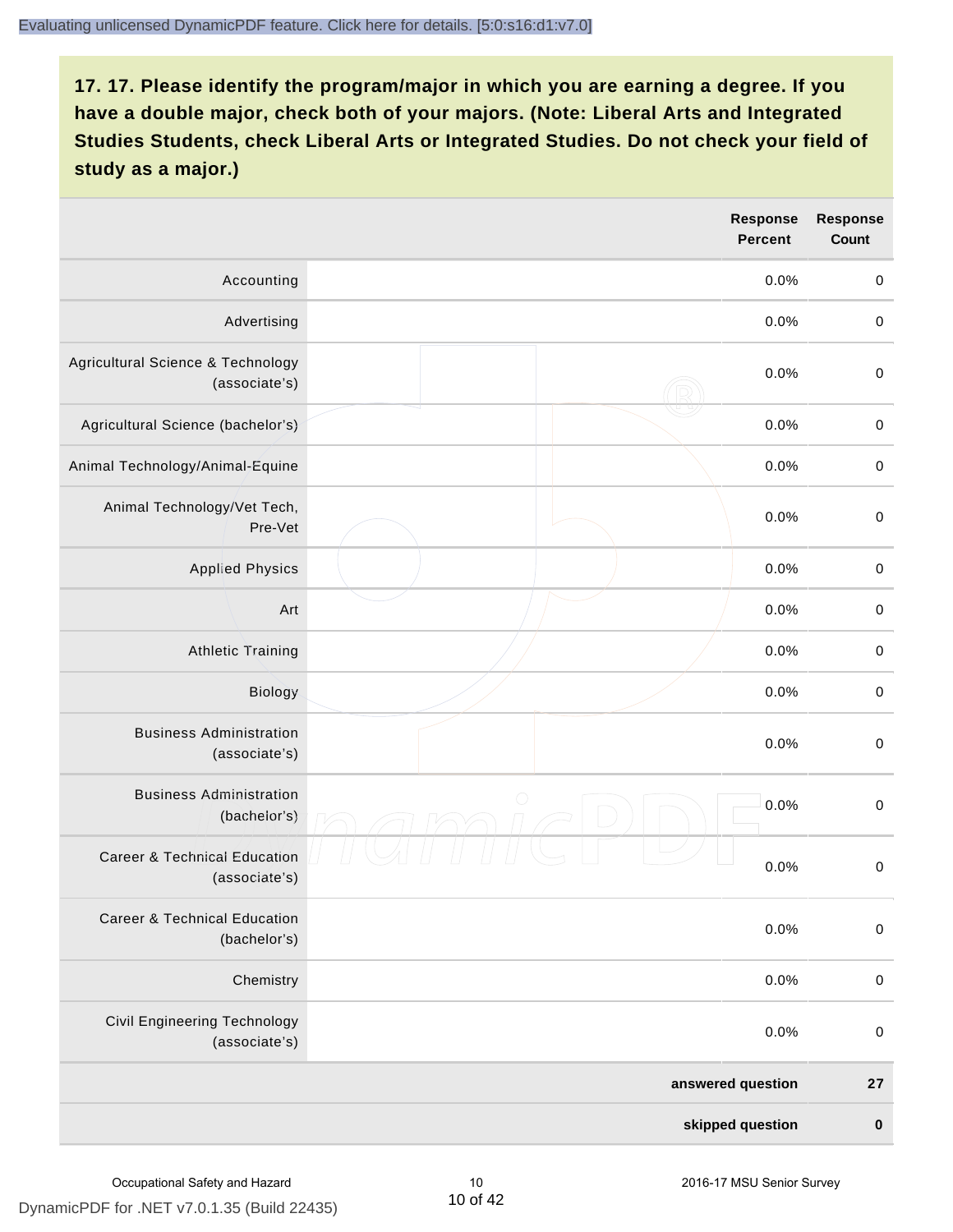| <b>Civil Engineering Technology</b><br>(bachelor's) | 0.0%               | $\mathbf 0$ |
|-----------------------------------------------------|--------------------|-------------|
| <b>Communication Disorders</b>                      | 0.0%               | $\mathbf 0$ |
| <b>Community Health</b>                             | 0.0%               | $\mathbf 0$ |
| <b>Computer Information Systems</b>                 | 0.0%               | $\pmb{0}$   |
| <b>Computer Science</b>                             | 0.0%               | $\mathbf 0$ |
| Creative Writing (BFA)                              | 0.0%               | $\mathbf 0$ |
| <b>Criminal Justice</b>                             | 0.0%               | $\mathbf 0$ |
| Economics                                           | 0.0%               | $\mathbf 0$ |
| <b>Electromechanical Engineering</b><br>Technology  | 0.0%               | $\mathbf 0$ |
| <b>Elementary School Education</b>                  | 0.0%               | $\mathbf 0$ |
| Engineering Graphics & Design                       | 0.0%               | $\mathbf 0$ |
| <b>Engineering Physics</b>                          | 0.0%               | $\mathbf 0$ |
| English                                             | 0.0%               | $\mathbf 0$ |
| English Education (TESOL)                           | 0.0%<br>$\bigcirc$ | $\pmb{0}$   |
| <b>Exercise Science</b>                             | 0.0%               | $\pmb{0}$   |
| Finance                                             | 0.0%               | $\pmb{0}$   |
| French                                              | 0.0%               | $\pmb{0}$   |
| General Studies (associate's)                       | 0.0%               | $\mathbf 0$ |
| Geosciences                                         | 0.0%               | $\pmb{0}$   |
| German                                              | 0.0%               | $\mathbf 0$ |
|                                                     | answered question  | ${\bf 27}$  |
|                                                     | skipped question   | $\pmb{0}$   |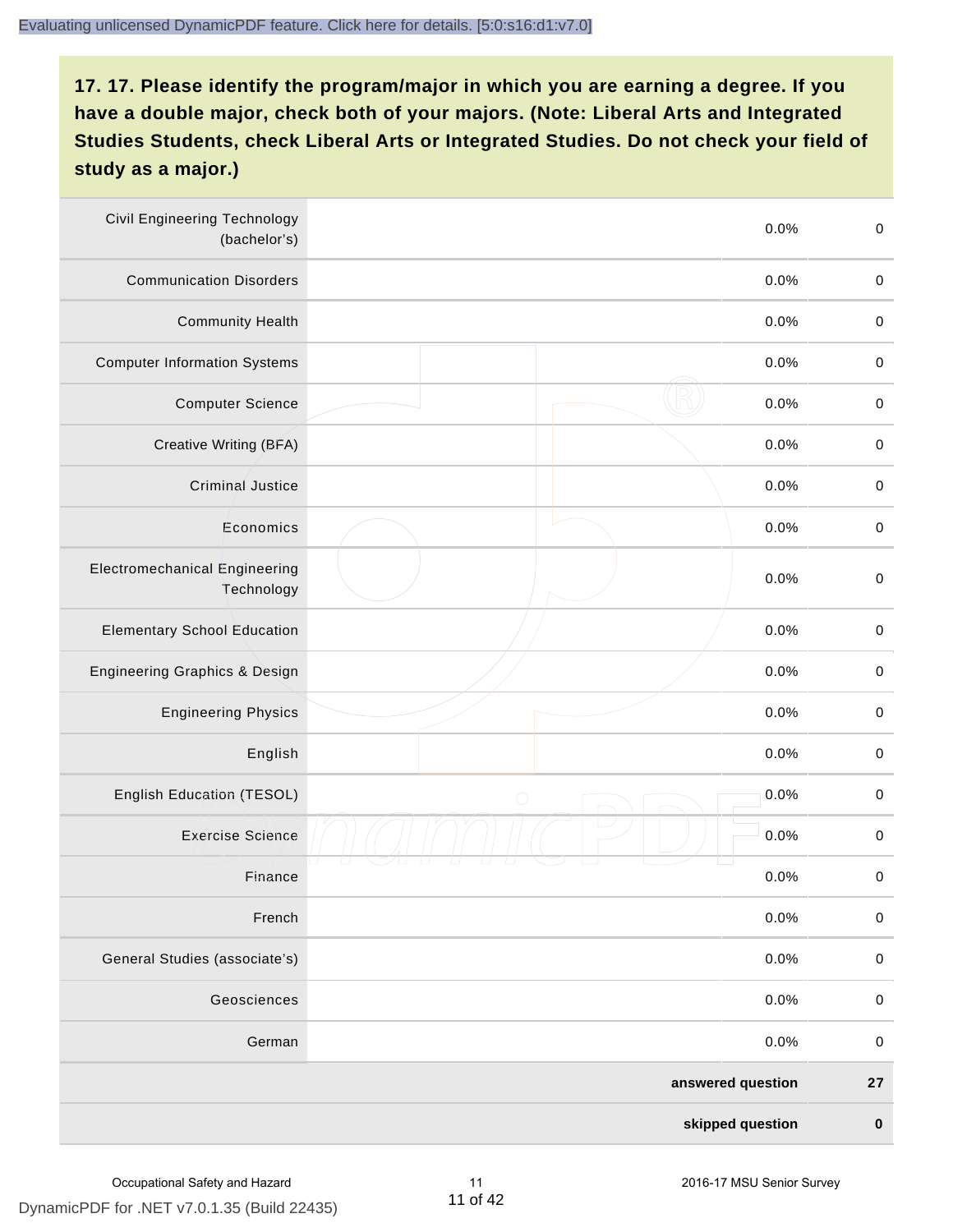| <b>Graphic Communications Media</b>            |                   | 0.0% | $\mathbf 0$ |
|------------------------------------------------|-------------------|------|-------------|
| Health & Physical Education                    |                   | 0.0% | $\mathbf 0$ |
| <b>Health Information Administration</b>       |                   | 0.0% | $\pmb{0}$   |
| History                                        |                   | 0.0% | $\pmb{0}$   |
| <b>Industrial Technology</b><br>(associate's)  |                   | 0.0% | $\mathbf 0$ |
| Integrated Studies (BIS)                       |                   | 0.0% | $\mathbf 0$ |
| Interdisciplinary Early Childhood<br>Education |                   | 0.0% | $\mathbf 0$ |
| <b>Interior Design</b>                         |                   | 0.0% | $\pmb{0}$   |
| <b>International Business</b>                  |                   | 0.0% | $\mathbf 0$ |
| <b>International Studies</b>                   |                   | 0.0% | $\,0\,$     |
| Japanese                                       |                   | 0.0% | $\pmb{0}$   |
| Journalism                                     |                   | 0.0% | $\pmb{0}$   |
| Learning & Behavior Disorders                  |                   | 0.0% | $\pmb{0}$   |
| <b>Liberal Arts</b>                            | $\bigcirc$        | 0.0% | $\pmb{0}$   |
| Logistics & Supply Chain<br>Management         |                   | 0.0% | $\pmb{0}$   |
| Management                                     |                   | 0.0% | $\pmb{0}$   |
| <b>Manufacturing Technology</b>                |                   | 0.0% | $\mathbf 0$ |
| Marketing                                      |                   | 0.0% | $\mathbf 0$ |
| Mathematics                                    |                   | 0.0% | $\,0\,$     |
|                                                | answered question |      | ${\bf 27}$  |
|                                                | skipped question  |      | $\pmb{0}$   |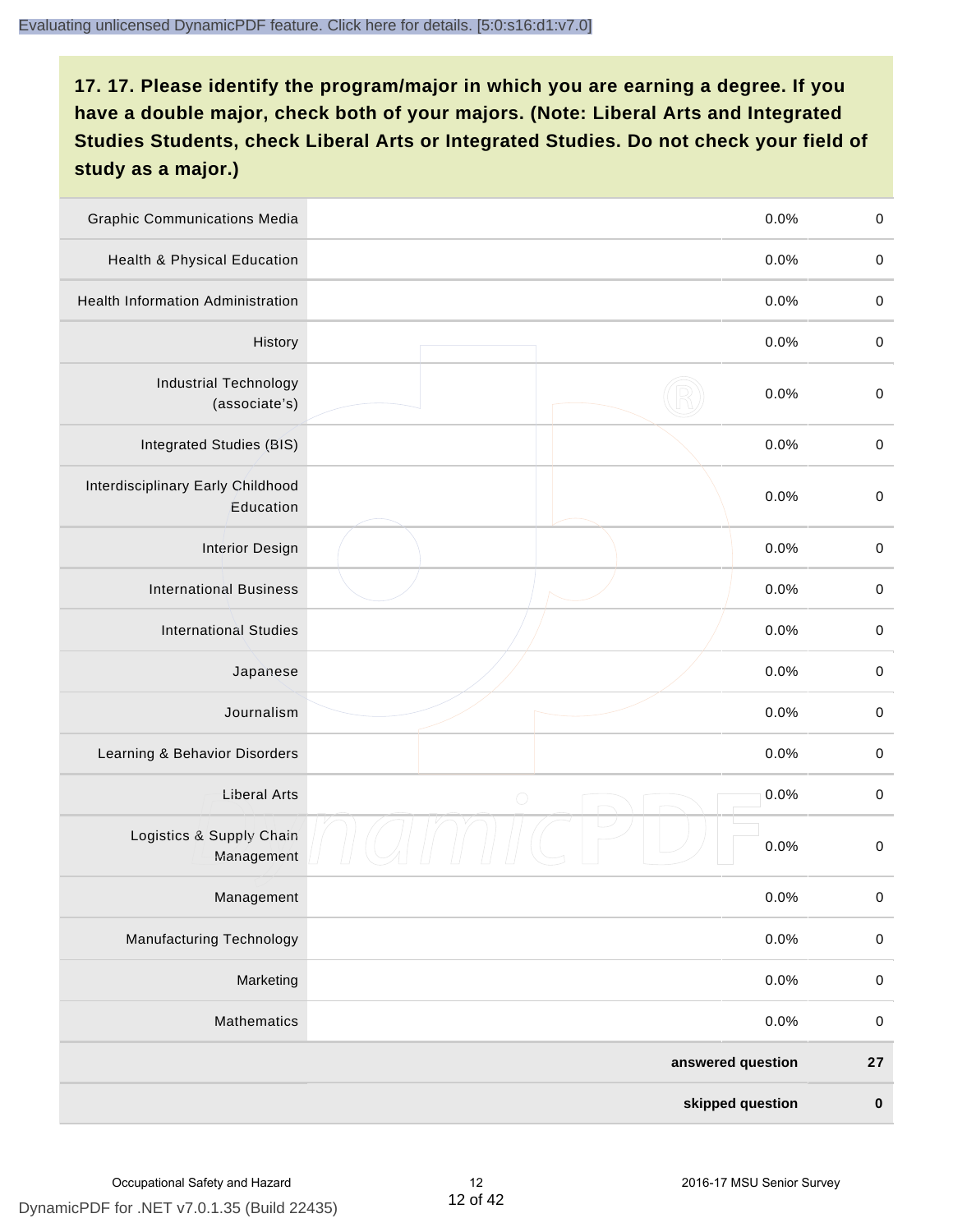| <b>Middle School Education</b>            |                   | 0.0%   | $\,0\,$     |
|-------------------------------------------|-------------------|--------|-------------|
| Music                                     |                   | 0.0%   | $\pmb{0}$   |
| <b>Music Business</b>                     |                   | 0.0%   | $\mathbf 0$ |
| Nonprofit Leadership Studies              |                   | 0.0%   | $\pmb{0}$   |
| Nursing                                   |                   | 0.0%   | $\pmb{0}$   |
| Nursing/RN to BSN                         |                   | 0.0%   | $\,0\,$     |
| Nutrition, Dietetics, & Food Mgmt         |                   | 0.0%   | $\pmb{0}$   |
| <b>Occupational Safety and Health</b>     |                   | 100.0% | 27          |
| Organizational Communication              |                   | 0.0%   | $\pmb{0}$   |
| Philosophy                                |                   | 0.0%   | $\pmb{0}$   |
| Physics                                   |                   | 0.0%   | $\pmb{0}$   |
| <b>Political Science</b>                  |                   | 0.0%   | $\pmb{0}$   |
| Psychology                                |                   | 0.0%   | $\mathbf 0$ |
| <b>Public Administration</b>              |                   | 0.0%   | $\pmb{0}$   |
| <b>Public Relations</b>                   | $\bigcirc$        | 0.0%   | $\pmb{0}$   |
| <b>Recreation &amp; Leisure Services</b>  |                   | 0.0%   | $\pmb{0}$   |
| Social Work                               |                   | 0.0%   | $\pmb{0}$   |
| Sociology                                 |                   | 0.0%   | $\mathbf 0$ |
| Spanish                                   |                   | 0.0%   | $\pmb{0}$   |
| <b>Telecommunications Systems</b><br>Mgmt |                   | 0.0%   | $\mathbf 0$ |
|                                           | answered question |        | ${\bf 27}$  |
|                                           | skipped question  |        | $\pmb{0}$   |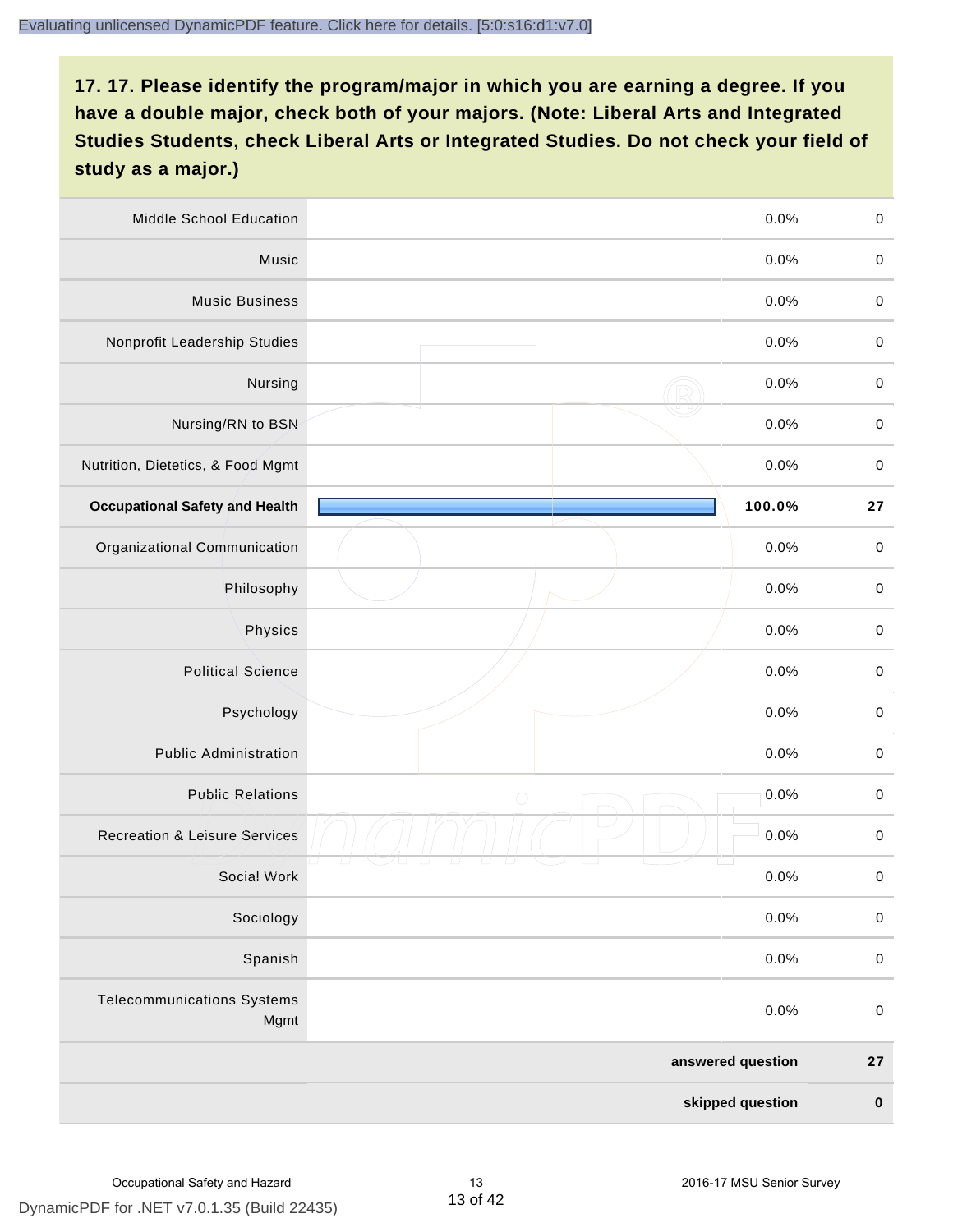| <b>Television Production</b>    | $0.0\%$           | 0  |
|---------------------------------|-------------------|----|
| Theatre                         | $0.0\%$           | 0  |
| Wildlife & Conservation Biology | $0.0\%$           | 0  |
|                                 | answered question | 27 |
|                                 | skipped question  | 0  |
|                                 | .                 |    |

#### **18. 20. What is the highest degree you eventually hope to receive?**

|               |  | Response<br>Percent | <b>Response</b><br>Count |
|---------------|--|---------------------|--------------------------|
| Associate     |  | 0.0%                | $\mathbf 0$              |
| Baccalaureate |  | 26.9%               | $\overline{7}$           |
| Graduate      |  | 57.7%               | 15                       |
| Professional  |  | 15.4%               | $\overline{4}$           |
|               |  | answered question   | 26                       |
|               |  | skipped question    | 1                        |
|               |  |                     |                          |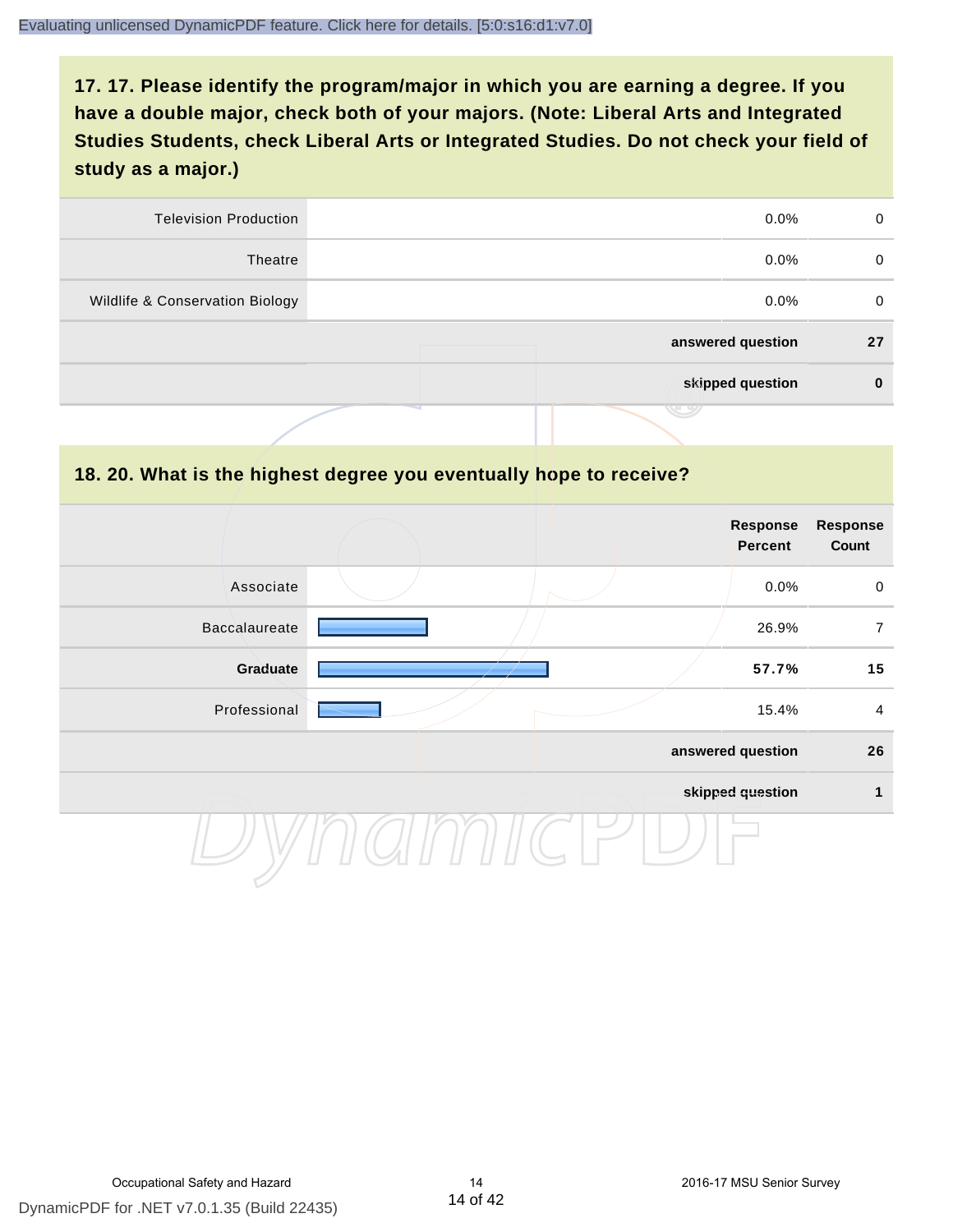# **19. 21. Which best describes your situation? Response Response Percent Count Did not change major/area 57.7% 15** Did not initially declare major/area **11.5%** 3 Changed major/area **30.8%** 8 **answered question 26 skipped question 1** DynamicPDF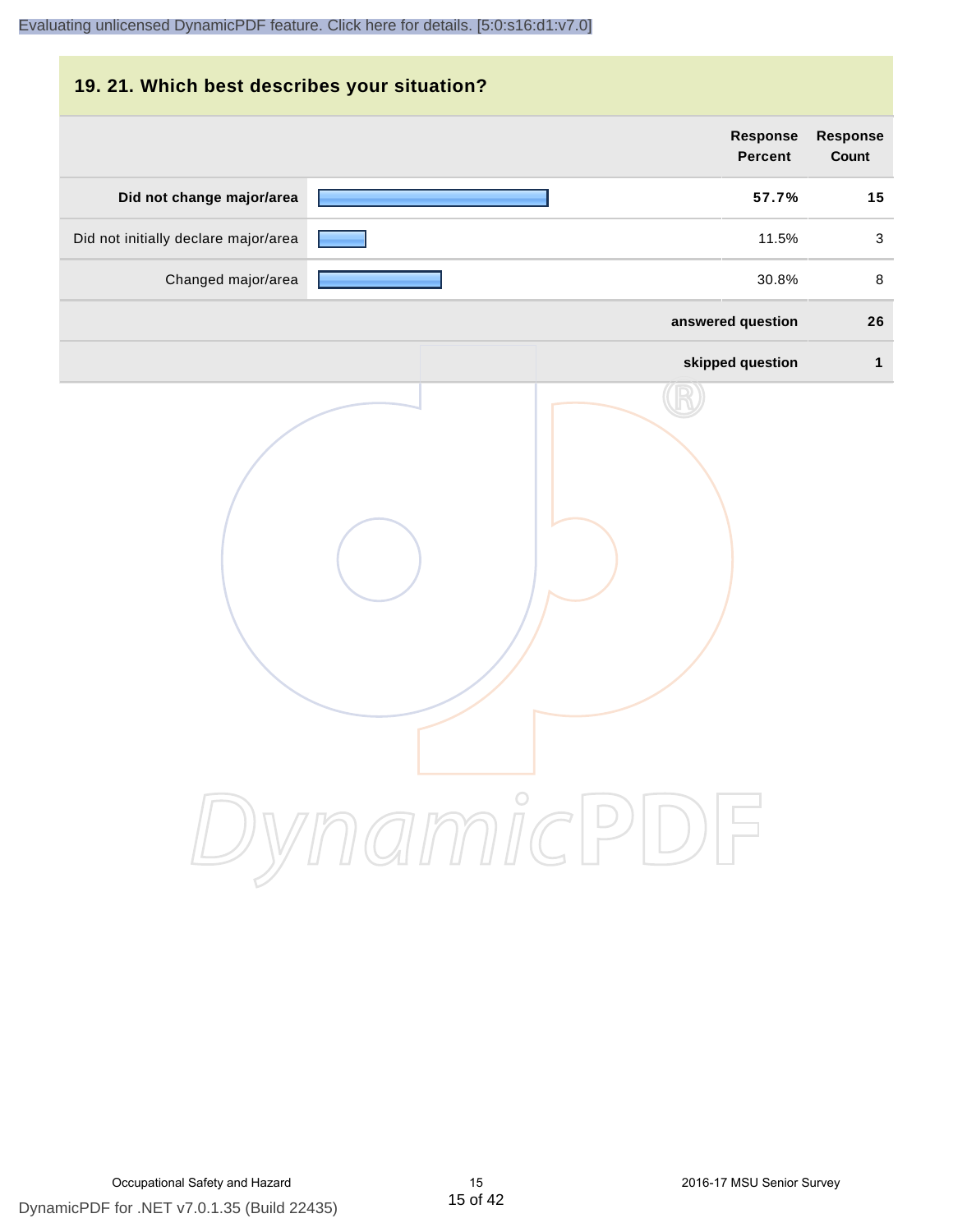# **19. 21. Which best describes your situation? answered question 26 skipped question 1**

# **20. 22. While school was in session during the past year, how many hours per week, on average, did you work for pay?**

|                    |  | Response<br>Percent | <b>Response</b><br>Count |
|--------------------|--|---------------------|--------------------------|
| Did not work       |  | 19.2%               | $\sqrt{5}$               |
| Worked 1-10 hrs    |  | 23.1%               | $\,6\,$                  |
| Worked 11-20 hrs   |  | 26.9%               | $\overline{7}$           |
| Worked 21-30 hrs   |  | 23.1%               | $\,6\,$                  |
| Worked 31-40 hrs   |  | 7.7%                | $\overline{2}$           |
| Worked over 40 hrs |  | $0.0\%$             | $\mathbf 0$              |
|                    |  | answered question   | 26                       |
|                    |  | skipped question    | 1                        |

**21. 23. For the most part, were classes offered at times convenient to you?**

|            | Response<br><b>Percent</b> | Response<br>Count |
|------------|----------------------------|-------------------|
| <b>Yes</b> | 88.5%                      | 23                |
| No         | 11.5%                      | 3                 |
|            | answered question          | 26                |
|            | skipped question           |                   |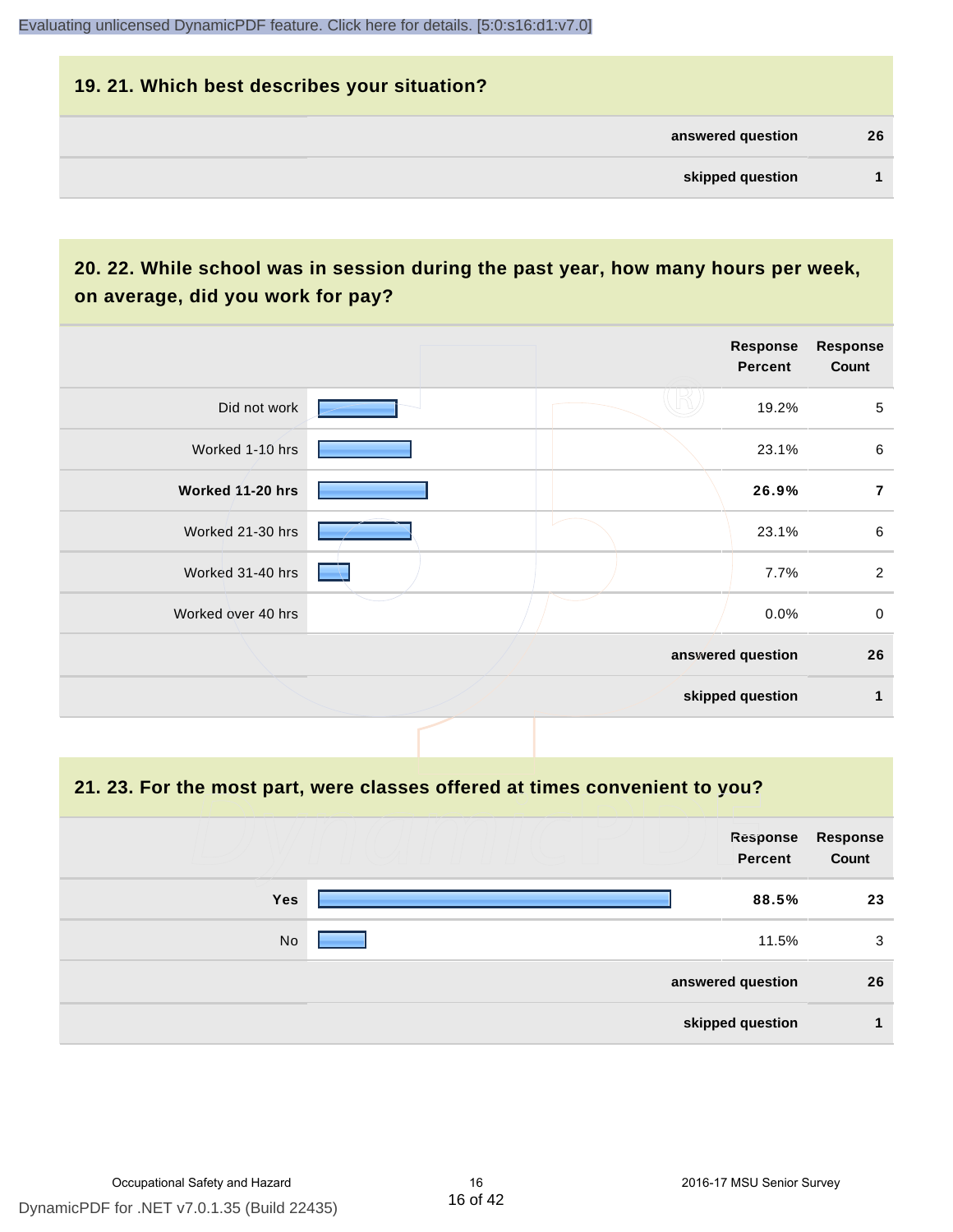#### **22. 24. What time would you have preferred?**

| <b>Response</b><br>Count | Response<br><b>Percent</b> |                |
|--------------------------|----------------------------|----------------|
| $\boldsymbol{0}$         | 0.0%                       | Late afternoon |
| $\mathbf{1}$             | 33.3%                      | Evening        |
| $\mathbf 0$              | 0.0%                       | Weekend        |
| $\mathbf{2}$             | 66.7%                      | During the day |
| $\mathbf 0$              | 0.0%                       | Online         |
| $\mathbf{3}$             | answered question          |                |
| 24                       | skipped question           |                |
|                          |                            |                |

# **23. 25. Which best describes the location where you completed the majority of your courses?**

|                        |            | <b>Response</b><br><b>Percent</b> | <b>Response</b><br>Count |
|------------------------|------------|-----------------------------------|--------------------------|
| <b>Murray</b>          |            | 100.0%                            | 26                       |
| Paducah                |            | 0.0%                              | $\pmb{0}$                |
| Ft. Campbell           |            | 0.0%                              | $\mathbf 0$              |
| Madisonville           | $\bigcirc$ | 0.0%                              | $\mathbf 0$              |
| Hopkinsville           |            | 0.0%                              | $\mathbf 0$              |
| Henderson              |            | 0.0%                              | $\mathbf 0$              |
| Online                 |            | 0.0%                              | $\pmb{0}$                |
| Other (please specify) |            | 0.0%                              | $\mathbf 0$              |
|                        |            | answered question                 | 26                       |
|                        |            | skipped question                  | $\mathbf{1}$             |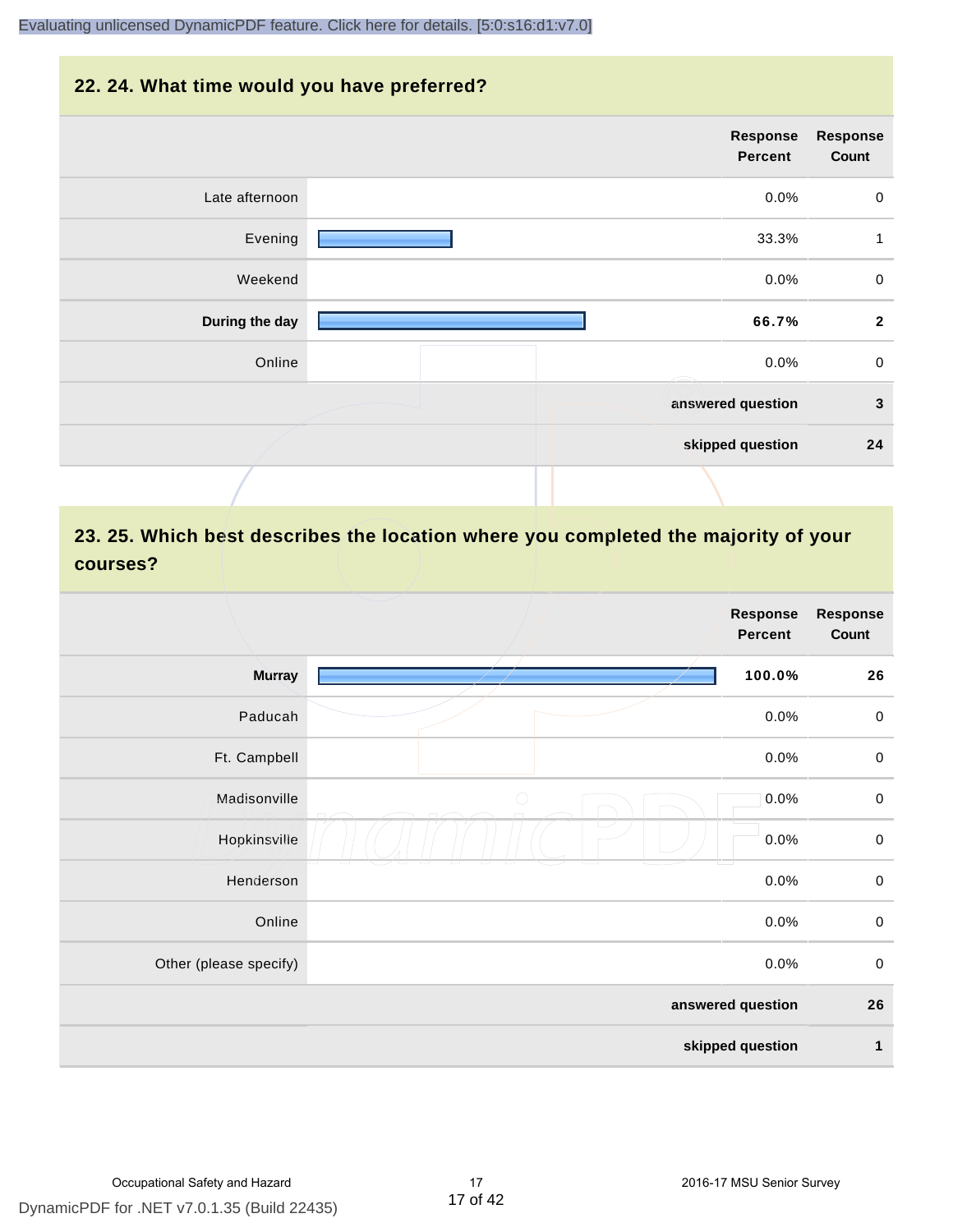#### **24. 26. Did you take any online courses while at Murray State?**

| Response<br>Count | Response<br>Percent |            |
|-------------------|---------------------|------------|
| 17                | 65.4%               | <b>Yes</b> |
| 9                 | 34.6%               | No         |
| 26                | answered question   |            |
| 1                 | skipped question    |            |
|                   |                     |            |

# **25. 27. Did it take you an extra semester or more to complete degree requirements at Murray State?**

| Response<br>Count | Response<br>Percent |         |     |  |
|-------------------|---------------------|---------|-----|--|
| 13                | 50.0%               |         | Yes |  |
| $13$              | 50.0%               |         | No  |  |
| 26                | answered question   |         |     |  |
| 1                 | skipped question    |         |     |  |
|                   |                     | $\circ$ |     |  |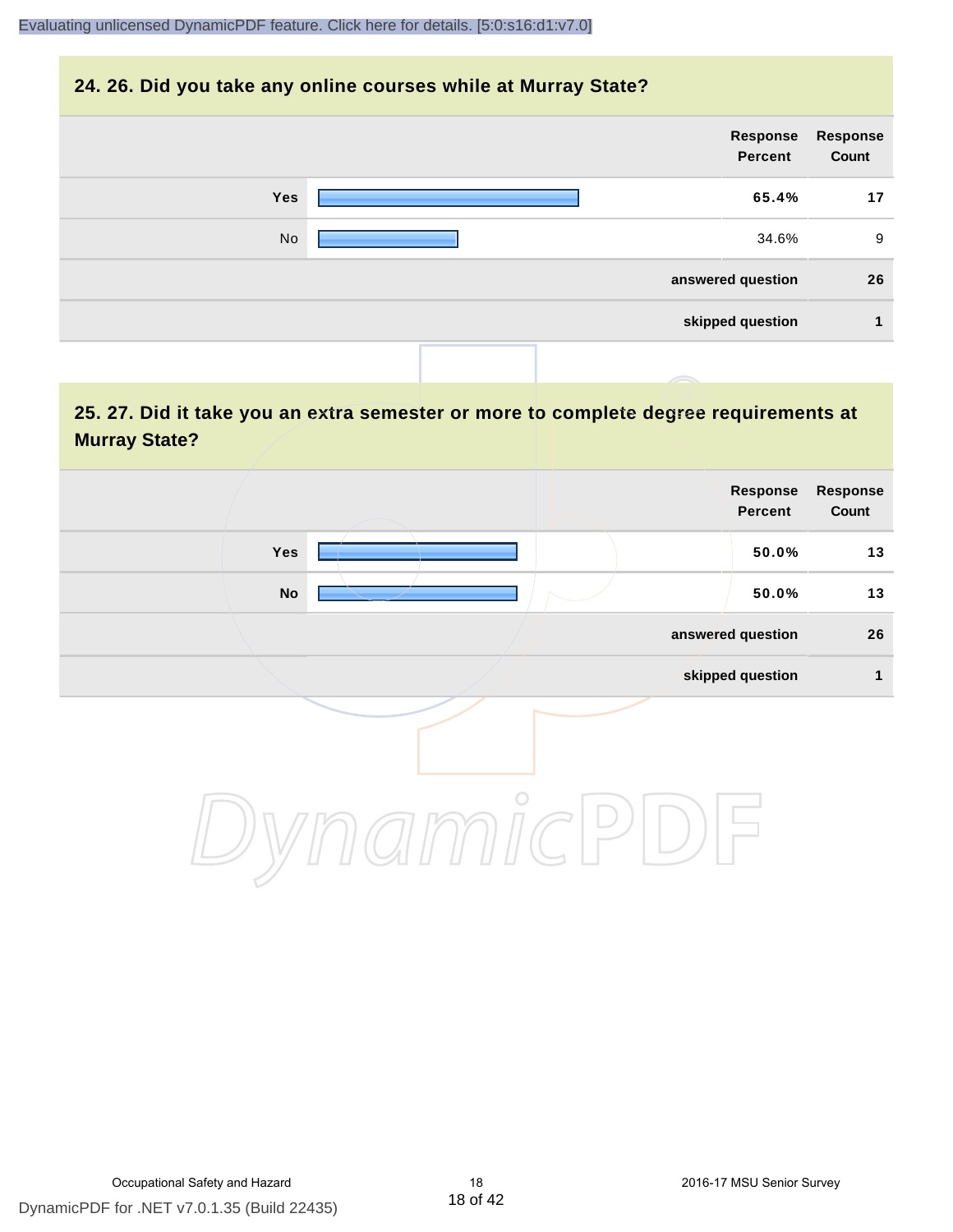# **26. 28. Why did it take you an extra semester or more? Response Response Percent Count** Work obligation limited my 7.7% 1 enrollment. Family obligations limited my 0.0% 0 enrollment. Tuition and other costs of 0.0% 0 attendance limited my enrollment. A decision to change majors 30.8% 4 added to my requirements. **A required course or courses 38.5% 5 were not offered.** Credits were lost transferring to 15.4% 2 Murray State. **Other (please specify) 38.5% 5 answered question 13 skipped question 14** DynamicPDI

# DynamicPDF for .NET v7.0.1.35 (Build 22435) Occupational Safety and Hazard 19 2016-17 MSU Senior Survey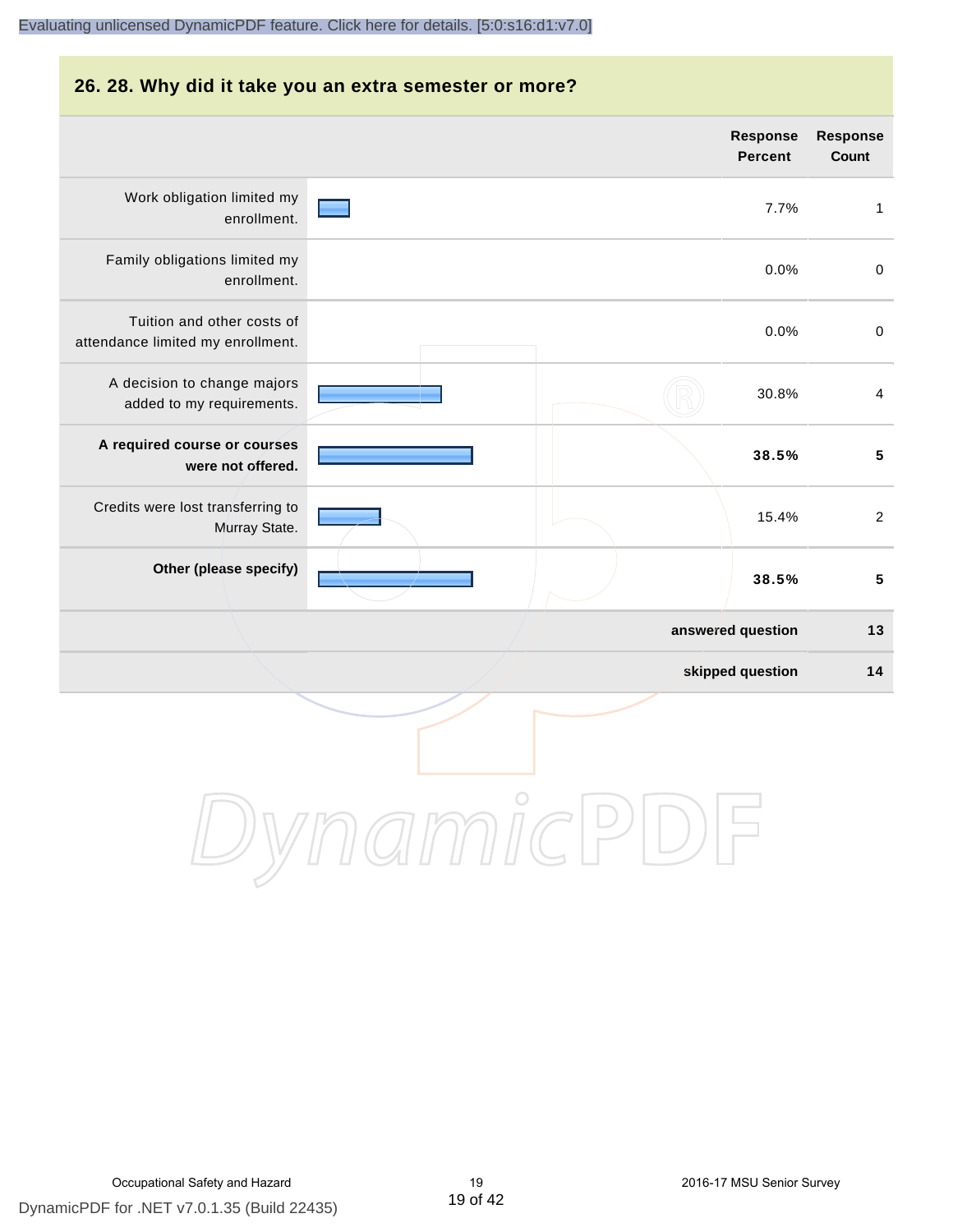| 26. 28. Why did it take you an extra semester or more? |    |
|--------------------------------------------------------|----|
| answered question                                      | 13 |
| skipped question                                       | 14 |

# **27. 29. Did you have trouble getting any course(s) you needed while at Murray State?**

|                                                                            |  |  | <b>Response</b><br><b>Percent</b> | <b>Response</b><br>Count |
|----------------------------------------------------------------------------|--|--|-----------------------------------|--------------------------|
| Yes                                                                        |  |  | 61.5%                             | 16                       |
| No.                                                                        |  |  | 38.5%                             | 10                       |
|                                                                            |  |  | answered question                 | 26                       |
|                                                                            |  |  | skipped question                  | $\mathbf{1}$             |
|                                                                            |  |  |                                   |                          |
| 28. 30. Why did you have trouble getting the course?                       |  |  |                                   |                          |
|                                                                            |  |  | <b>Response</b><br><b>Percent</b> | <b>Response</b><br>Count |
| The course was not offered the<br>semester I needed it.                    |  |  | 12.5%                             | $\overline{2}$           |
| The course was not offered at<br>hours convenient to my work<br>schedule.  |  |  | 0.0%                              | $\pmb{0}$                |
| The course was not offered at<br>hours suitable for my school<br>schedule. |  |  | 6.3%                              | $\mathbf{1}$             |
| All course sections were closed.                                           |  |  | 81.3%                             | 13                       |
| I was unaware of the prerequisites<br>for the course.                      |  |  | 0.0%                              | 0                        |
|                                                                            |  |  | answered question                 | 16                       |
|                                                                            |  |  | skipped question                  | 11                       |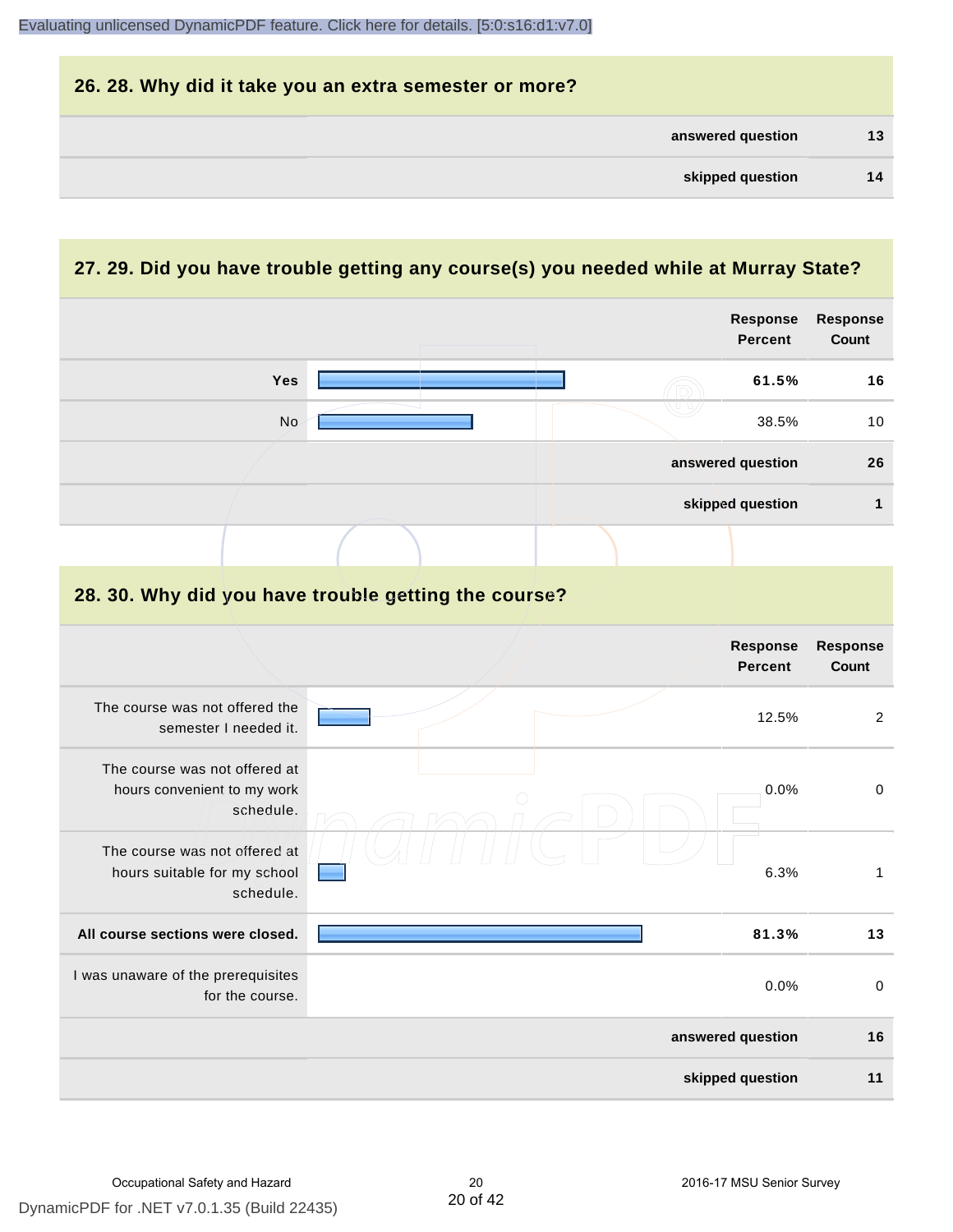# **29. 31. Which statement best describes your experience with off-campus coop/internship?**

|                                    |                                   | <b>Response</b><br><b>Percent</b> | <b>Response</b><br>Count |
|------------------------------------|-----------------------------------|-----------------------------------|--------------------------|
| Cannot judge; I did not have one.  | <b>Contract Contract Contract</b> | 8.0%                              | 2                        |
| My experience was very valuable.   |                                   | 56.0%                             | 14                       |
| My experience was valuable.        |                                   | 36.0%                             | 9                        |
| My experience was of little value. |                                   | $0.0\%$                           | $\mathbf 0$              |
| My experience was of no value.     |                                   | $0.0\%$                           | 0                        |
|                                    |                                   | answered question                 | 25                       |
|                                    |                                   | skipped question                  | $\mathbf{2}$             |
|                                    |                                   |                                   |                          |

# **30. 32. Which statement best describes your experience with on-campus facultydirected research, scholarly, or creative project?**

|                                    | Response<br><b>Percent</b> | <b>Response</b><br>Count |
|------------------------------------|----------------------------|--------------------------|
| Cannot judge; I did not have one.  | 52.0%                      | 13                       |
| My experience was very valuable.   | 12.0%                      | 3                        |
| My experience was valuable.        | 28.0%                      | 7                        |
| My experience was of little value. | 8.0%                       | $\overline{2}$           |
| My experience was of no value.     | 0.0%                       | 0                        |
|                                    | answered question          | 25                       |
|                                    | skipped question           | $\mathbf{2}$             |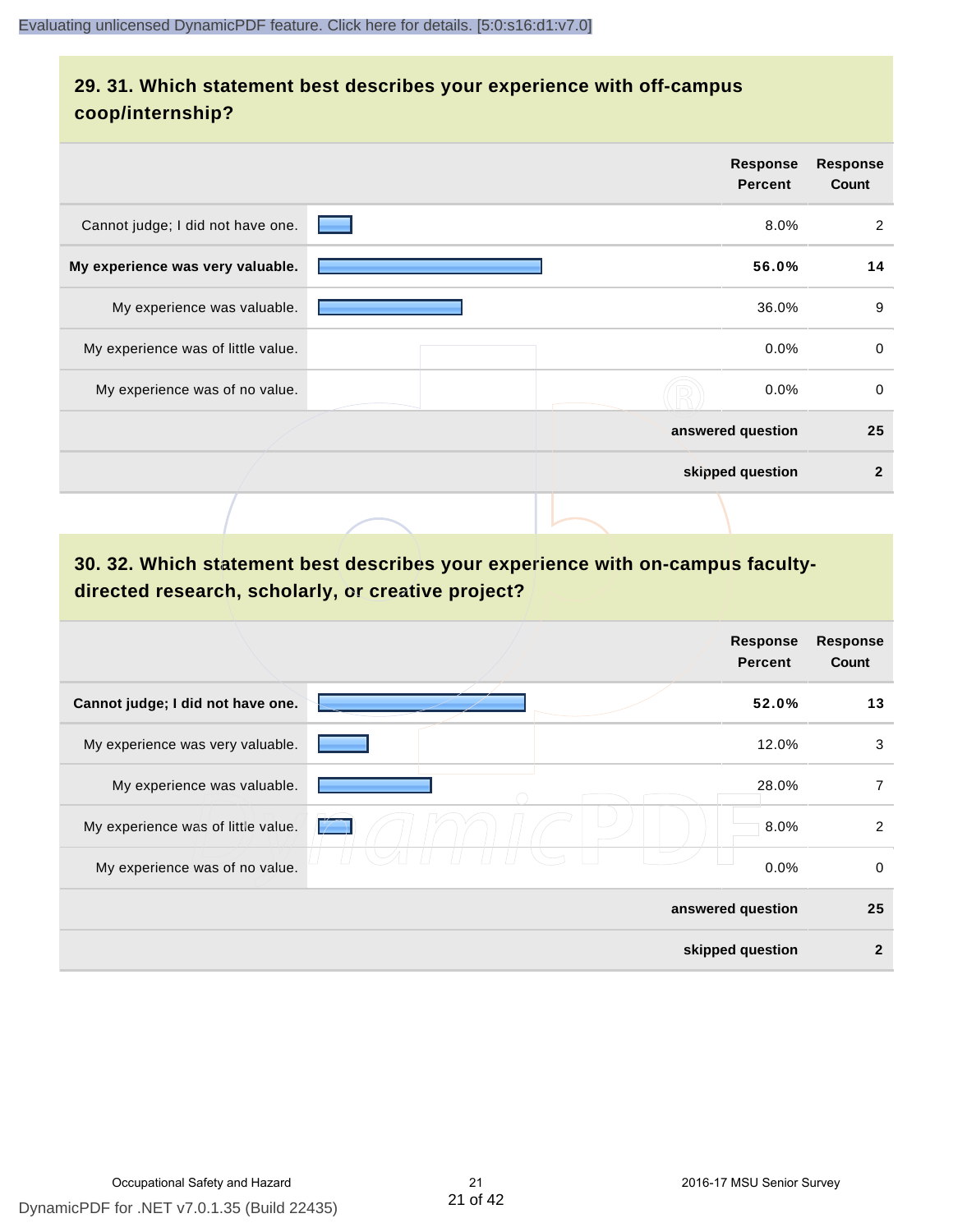# **31. 33. Which statement best describes your experience with academic advising in your major/area?**

|                                                          | <b>Response</b><br>Percent | Response<br>Count |
|----------------------------------------------------------|----------------------------|-------------------|
| Cannot judge; I did not make use<br>of the opportunity.  | $\blacksquare$<br>4.0%     | $\mathbf{1}$      |
| I was satisfied with information my<br>adviser provided. | 76.0%                      | 19                |
| Advice was inaccurate,<br>incomplete, or misleading.     | 12.0%                      | $\mathbf{3}$      |
| My adviser was not available.                            | 8.0%                       | $\overline{2}$    |
|                                                          | answered question          | 25                |
|                                                          | skipped question           | $\mathbf 2$       |
|                                                          | amicl                      |                   |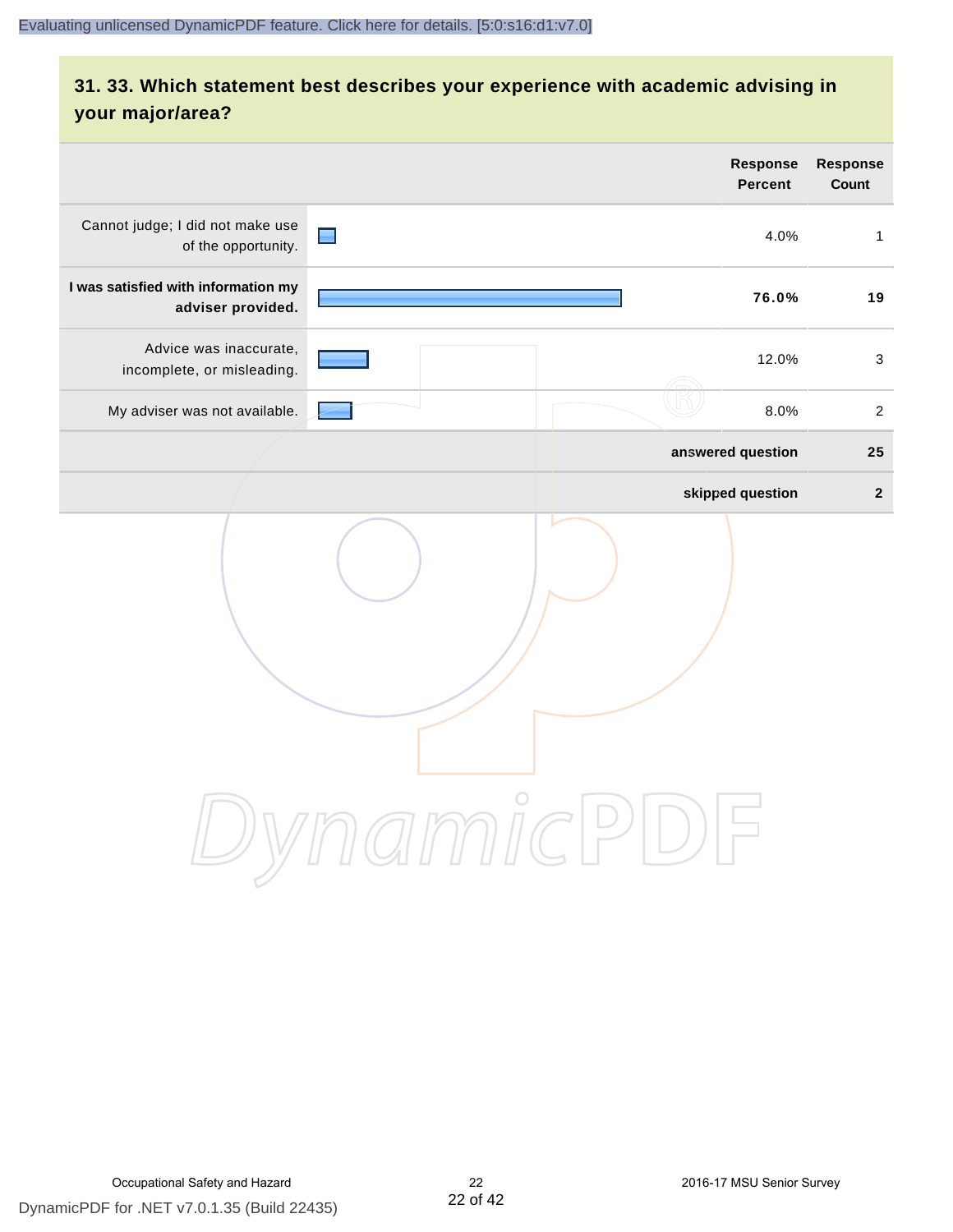# **31. 33. Which statement best describes your experience with academic advising in your major/area?**

| answered question | 25           |
|-------------------|--------------|
| skipped question  | $\mathbf{r}$ |

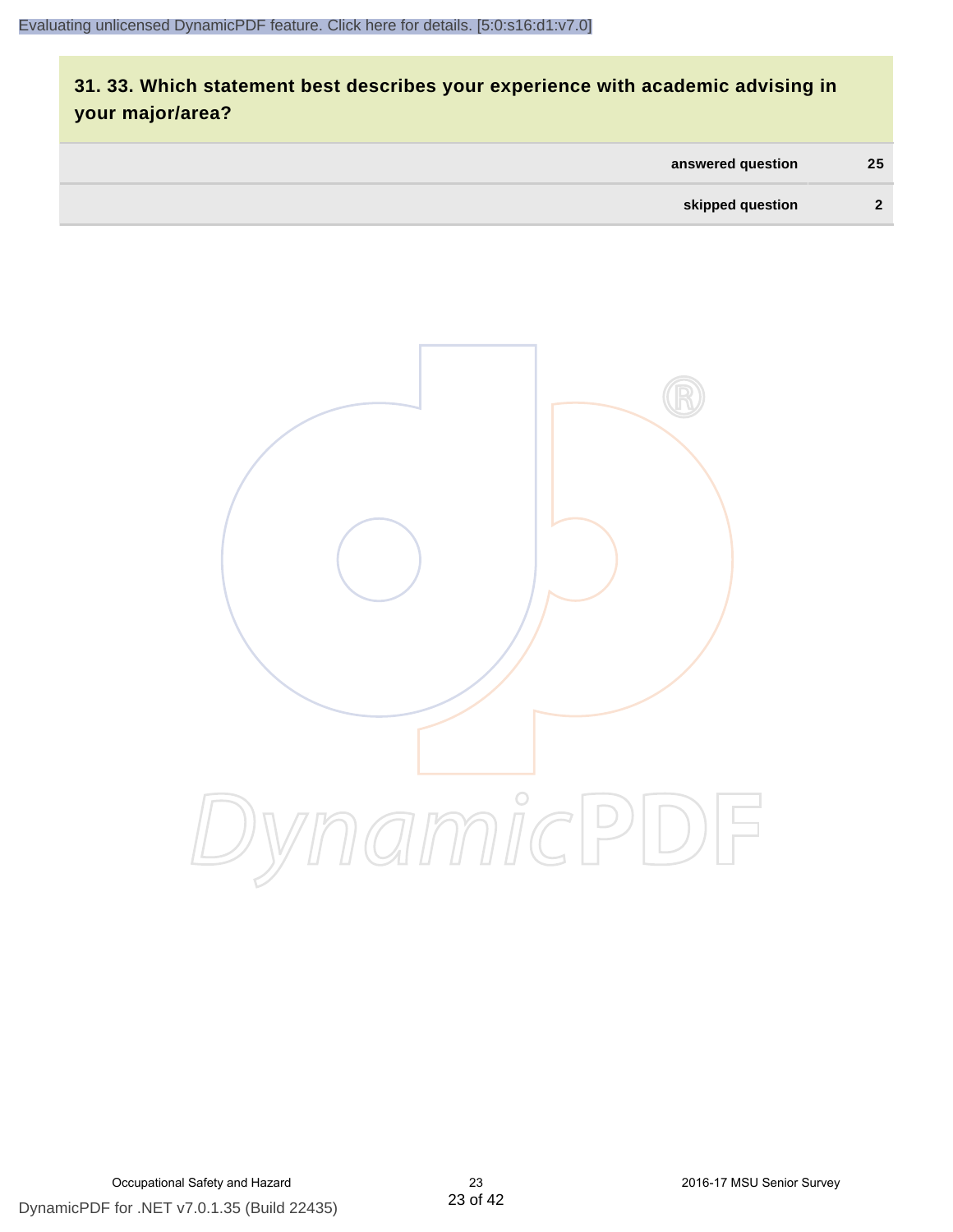# **32. Questions 34-48 For each of these items, indicate the extent to which you were satisfied.**

|                                                                                                                                                       | <b>Very</b><br>satisfied | <b>Satisfied</b> | <b>Dissatisfied</b> | <b>Very</b><br>dissatisfied | Rating<br>Average | Rating<br>Count |
|-------------------------------------------------------------------------------------------------------------------------------------------------------|--------------------------|------------------|---------------------|-----------------------------|-------------------|-----------------|
| 34. Class size relative to type of<br>course                                                                                                          | 29.2% (7)                | 62.5% (15)       | $8.3\%$ (2)         | $0.0\%$ (0)                 | 3.21              | 24              |
| 35. Out-of-class availability of<br>faculty                                                                                                           | $16.7\%$ (4)             | 75.0% (18)       | $8.3\%$ (2)         | $0.0\%$ (0)                 | 3.08              | 24              |
| 36. Effectiveness of your high<br>school preparation for college work                                                                                 | $16.7\%$ (4)             | $33.3\%$ (8)     | 25.0% (6)           | 25.0% (6)                   | 2.42              | 24              |
| 37. Fairness of faculty in their<br>treatment of individual students                                                                                  | $12.5\%$ (3)             | 70.8% (17)       | 16.7%(4)            | $0.0\%$ (0)                 | 2.96              | 24              |
| 38. Overall quality of instruction at<br><b>Murray State</b>                                                                                          | $20.8\%$ (5)             | 62.5% (15)       | $12.5\%$ (3)        | $4.2\%$ (1)                 | 3.00              | 24              |
| 39. Quality of instruction in<br><b>University Studies (General</b><br>Education) courses                                                             | $12.5\%$ (3)             | 79.2% (19)       | $8.3\%$ (2)         | $0.0\%$ (0)                 | 3.04              | 24              |
| 40. Quality of instruction in your<br>major                                                                                                           | 29.2% (7)                | 54.2% (13)       | $8.3\%$ (2)         | $8.3\%$ (2)                 | 3.04              | 24              |
| 41. Clarity of program objectives in<br>your major                                                                                                    | $33.3\%$ (8)             | 50.0% (12)       | $12.5\%$ (3)        | $4.2\%$ (1)                 | 3.13              | 24              |
| 42. Intellectual challenge of the<br>academic program                                                                                                 | 25.0% (6)                | $62.5\%$ (15)    | $4.2\%$ (1)         | $8.3\%$ (2)                 | 3.04              | 24              |
| 43. Encouragement and<br>information from your major<br>department for employment after<br>graduation                                                 | $26.1\%$ (6)             | 60.9% (14)       | $8.7\%$ (2)         | $4.3\%$ (1)                 | 3.09              | 23              |
| 44. Availability of opportunities to<br>engage in a faculty-mentored<br>research, scholarly, or creative<br>project in your area of<br>study/interest | $12.5\%$ (3)             | 66.7% (16)       | 20.8% (5)           | $0.0\%$ (0)                 | 2.92              | 24              |
| 45. Library hours                                                                                                                                     | 37.5% (9)                | 50.0% (12)       | $8.3\%$ (2)         | $4.2\%$ (1)                 | 3.21              | 24              |
|                                                                                                                                                       |                          |                  |                     |                             | answered question | 24              |
|                                                                                                                                                       |                          |                  |                     |                             | skipped question  | 3               |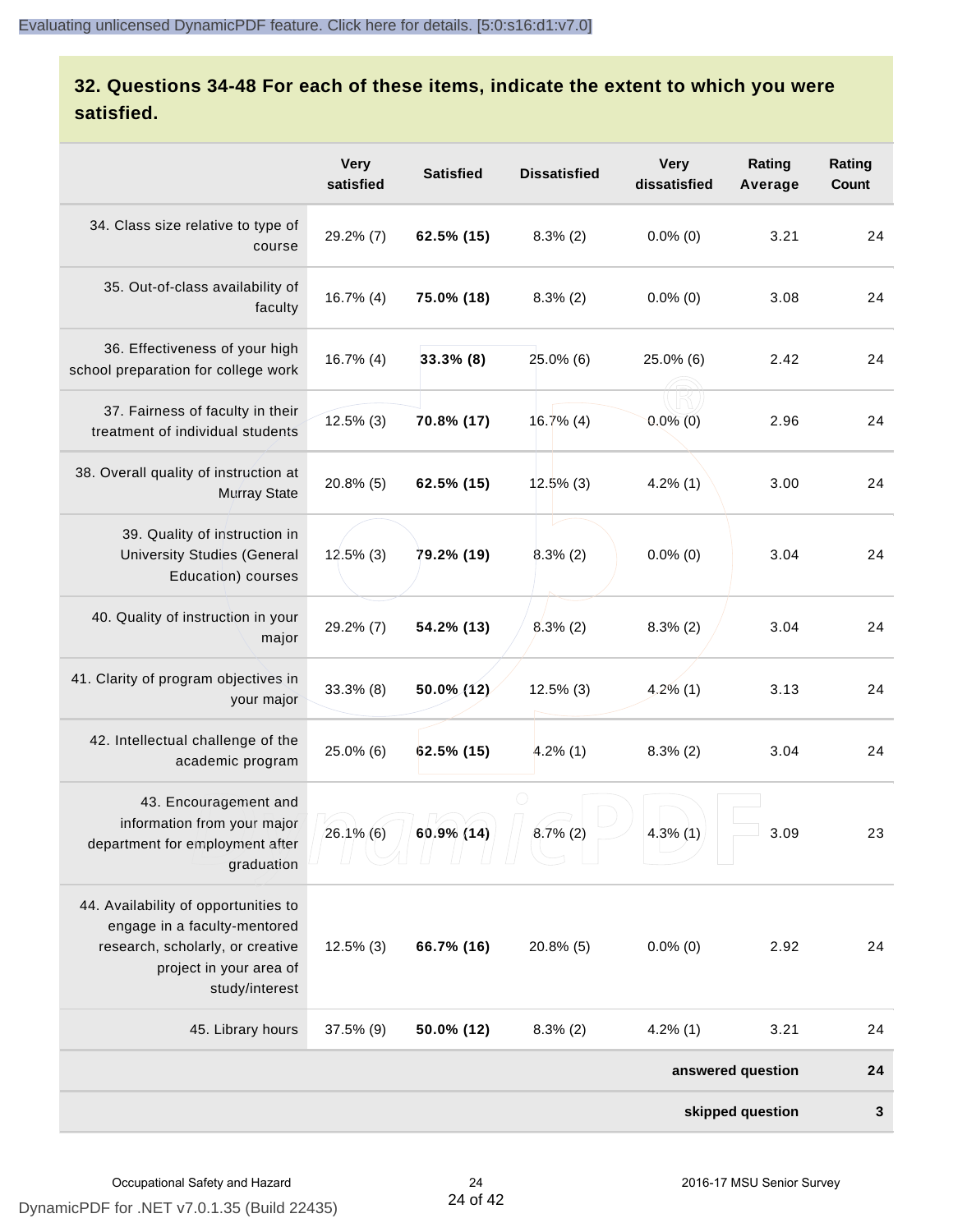## **32. Questions 34-48 For each of these items, indicate the extent to which you were satisfied.**

| 46 Effectiveness of library<br>personnel in meeting your<br>information needs                                                | $20.8\%$ (5) | 66.7% (16) | $8.3\%$ (2)  | $4.2\%$ (1) | 3.04              | 24 |
|------------------------------------------------------------------------------------------------------------------------------|--------------|------------|--------------|-------------|-------------------|----|
| 47. Access to on-hand or<br>electronic library resources                                                                     | 29.2% (7)    | 66.7% (16) | $4.2\%$ (1)  | $0.0\%$ (0) | 3.25              | 24 |
| 48. Computer, individual and group<br>work spaces available within<br>University Libraries (Waterfield,<br>Pogue and Overby) | 29.2% (7)    | 50.0% (12) | $16.7\%$ (4) | $4.2\%$ (1) | 3.04              | 24 |
|                                                                                                                              |              |            |              |             | answered question | 24 |
|                                                                                                                              |              |            |              |             | skipped question  | 3  |
|                                                                                                                              |              |            |              |             |                   |    |

**33. Questions 49-55 University Studies is designed to offer you a broad base of skills and knowledge and to prepare you for upper division study. Please indicate how effective University Studies at Murray State was in helping you achieve these goals.**

|                                                                            | <b>Very</b><br>effective | <b>Effective</b> | <b>Ineffective</b> | <b>Very</b><br>ineffective | Rating<br>Average | Rating<br>Count |  |
|----------------------------------------------------------------------------|--------------------------|------------------|--------------------|----------------------------|-------------------|-----------------|--|
| 49. Writing skills                                                         | $20.8\%$ (5)             | 66.7% (16)       | $12.5\%$ (3)       | $0.0\%$ (0)                | 3.08              | 24              |  |
| 50. Speaking skills                                                        | $33.3\%$ (8)             | 54.2% (13)       | $12.5\%$ (3)       | $0.0\%$ (0)                | 3.21              | 24              |  |
| 51. Critical thinking skills                                               | $25.0\%$ (6)             | 62.5% (15)       | $12.5\%$ (3)       | $0.0\%$ (0)                | 3.13              | 24              |  |
| 52. Technology skills/computer<br>skills                                   | 25.0% (6)                | $62.5\%$ (15)    | $8.3\%$ (2)        | $4.2\%$ (1)                | 3.08              | 24              |  |
| 53. General knowledge in the<br>liberal arts and sciences                  | $16.7\%$ (4)             | 75.0% (18)       | $4.2\%$ (1)        | $4.2\%$ (1)                | 3.04              | 24              |  |
| 54. International perspectives                                             | $20.8\%$ (5)             | 58.3% (14)       | $16.7\%$ (4)       | $4.2\%$ (1)                | 2.96              | 24              |  |
| 55. Stimulation of interest in areas<br>outside your chosen field of study | $20.8\%$ (5)             | 58.3% (14)       | $20.8\%$ (5)       | $0.0\%$ (0)                | 3.00              | 24              |  |
|                                                                            |                          |                  |                    |                            | answered question | 24              |  |
|                                                                            | skipped question         |                  |                    |                            |                   |                 |  |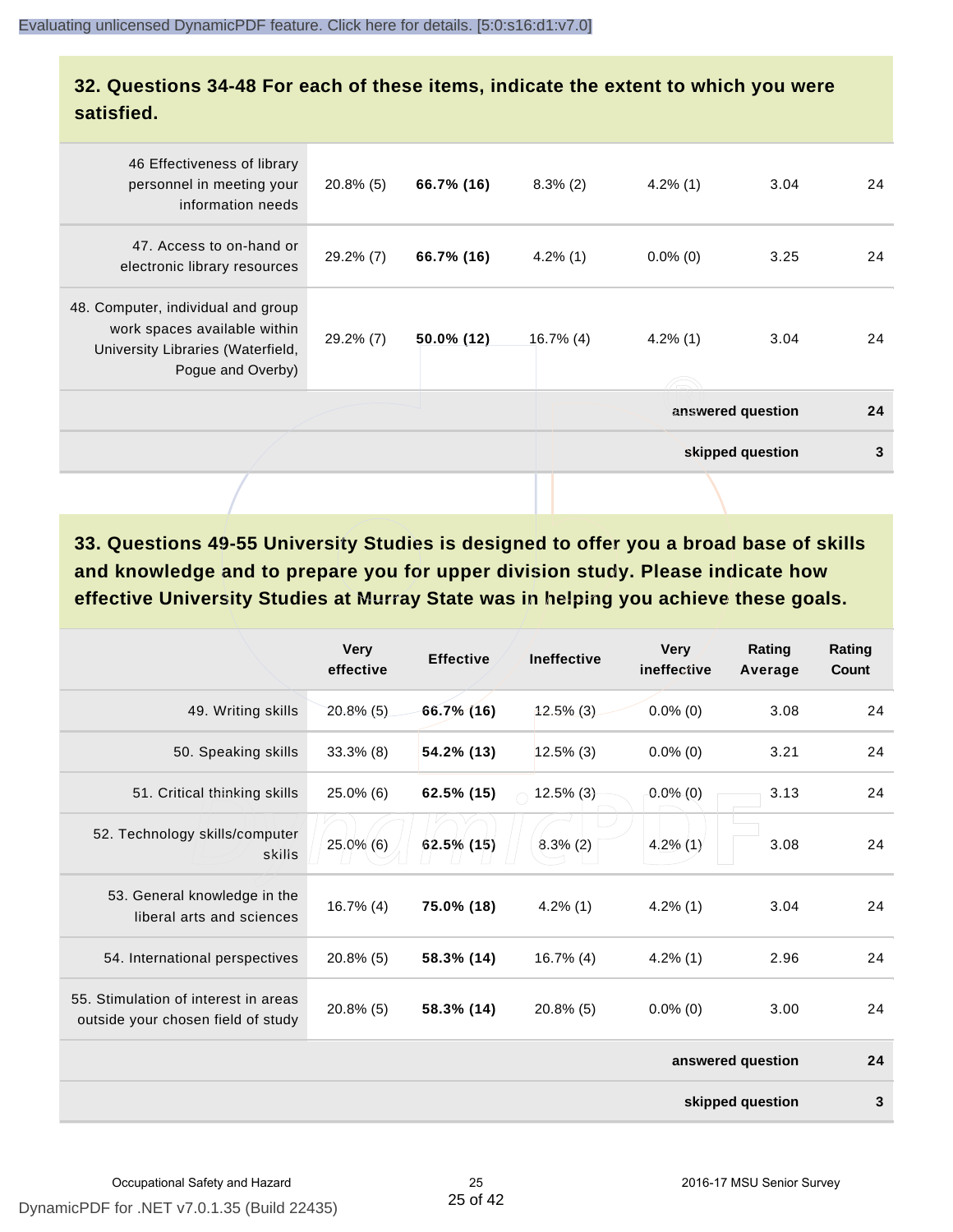**34. Questions 56-89For each of these services, activities or programs that you used, please indicate the extent to which you were satisfied that they met your needs. For those that you did not use, mark the "Did Not Use" option.**

|                                                                                    | <b>Very</b><br>satisfied | <b>Satisfied</b> | <b>Dissatisfied</b> | <b>Very</b><br>dissatisfied | <b>Did</b><br><b>Not</b><br><b>Use</b> | Rating<br>Average | Rating<br><b>Count</b> |
|------------------------------------------------------------------------------------|--------------------------|------------------|---------------------|-----------------------------|----------------------------------------|-------------------|------------------------|
| 56. African-American/Multicultural<br><b>Student Services</b>                      | $4.3\%$ (1)              | $21.7\%$ (5)     | $4.3\%$ (1)         | $0.0\%$ (0)                 | 69.6%<br>(16)                          | 3.00              | 23                     |
| 57. Blackboard/Canvas                                                              | 21.7%<br>(5)             | 73.9%<br>(17)    | $4.3\%$ (1)         | $0.0\%$ (0)                 | 0.0%<br>(0)                            | 3.17              | 23                     |
| 58. Career Services Office                                                         | 13.0%<br>(3)             | 60.9%<br>(14)    | $4.3\%$ (1)         | $0.0\%$ (0)                 | 21.7%<br>(5)                           | 3.11              | 23                     |
| 59. Cultural programming and<br>activities                                         | $8.7\%$ (2)              | $21.7\%$ (5)     | $8.7\%(2)$          | $0.0\%$ (0)                 | 60.9%<br>(14)                          | 3.00              | 23                     |
| 60. Degree audit (MAP report)                                                      | 13.0%<br>(3)             | 69.6%<br>(16)    | $8.7\%$ (2)         | $0.0\%$ (0)                 | 8.7%<br>(2)                            | 3.05              | 23                     |
| 61. Financial Aid Office customer<br>service                                       | 17.4%<br>(4)             | 47.8%<br>(11)    | $21.7\%$ (5)        | $8.7\%$ (2)                 | 4.3%<br>(1)                            | 2.77              | 23                     |
| 62. Dining Services                                                                | 13.0%<br>(3)             | 60.9%<br>(14)    | $13.0\%$ (3)        | $0.0\%$ (0)                 | 13.0%<br>(3)                           | 3.00              | 23                     |
| 63. Graduation Office                                                              | 13.0%<br>(3)             | 52.2%<br>(12)    | $13.0\%$ (3)        | $0.0\%$ (0)                 | 21.7%<br>(5)                           | 3.00              | 23                     |
| 64. Greek life and activities                                                      | 30.4%<br>(7)             | 30.4%<br>(7)     | $17.4\%$ (4)        | $0.0\%$ (0)                 | 21.7%<br>(5)                           | 3.17              | 23                     |
| 65. Health Services                                                                | 13.0%<br>(3)             | 52.2%<br>(12)    | $17.4\%$ (4)        | $0.0\%$ (0)                 | 17.4%<br>(4)                           | 2.95              | 23                     |
| 66. Honor Societies/Departmental<br><b>Clubs/Special Interest</b><br>Organizations | 13.0%<br>(3)             | 65.2%<br>(15)    | $4.3\%$ (1)         | $0.0\%$ (0)                 | 17.4%<br>(4)                           | 3.11              | 23                     |
| 67. International programs and<br>activities                                       | $8.7\%$ (2)              | 13.0% (3)        | $4.3\%$ (1)         | $4.3\%$ (1)                 | 69.6%<br>(16)                          | 2.86              | 23                     |
|                                                                                    |                          |                  |                     |                             |                                        | answered question | 23                     |
|                                                                                    |                          |                  |                     |                             |                                        | skipped question  | 4                      |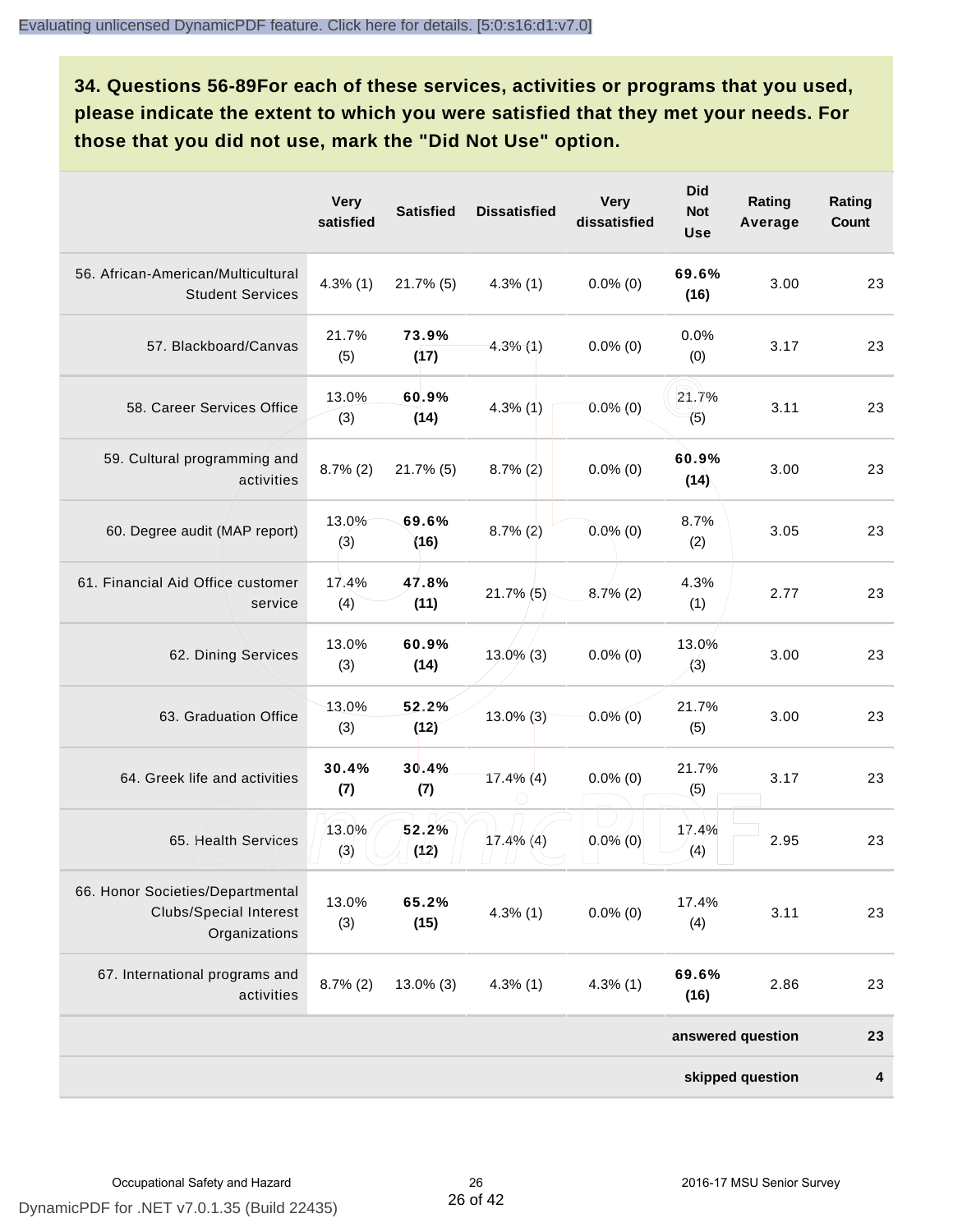**34. Questions 56-89For each of these services, activities or programs that you used, please indicate the extent to which you were satisfied that they met your needs. For those that you did not use, mark the "Did Not Use" option.**

| 68. International student support<br>services                    | $8.7\%$ (2)  | $13.0\%$ (3)  | $4.3\%$ (1)                       | $0.0\%$ (0) | 73.9%<br>(17)     | 3.17 | 23 |  |
|------------------------------------------------------------------|--------------|---------------|-----------------------------------|-------------|-------------------|------|----|--|
| 69. Internet and wireless access<br>for study and research needs | 17.4%<br>(4) | 60.9%<br>(14) | $17.4\%$ (4)                      | $0.0\%$ (0) | 4.3%<br>(1)       | 3.00 | 23 |  |
| 70. Intramural Sports and<br>Recreation                          | 21.7%<br>(5) | 52.2%<br>(12) | $8.7\%$ (2)                       | $0.0\%$ (0) | 17.4%<br>(4)      | 3.16 | 23 |  |
| 71. LGBT programs                                                | $4.3\%$ (1)  | $13.0\%$ (3)  | $4.3\%$ (1)                       | $0.0\%$ (0) | 78.3%<br>(18)     | 3.00 | 23 |  |
| 72. Lowry Center/Developmental<br>courses and tutoring           | $8.7\%$ (2)  | 34.8% (8)     | $4.3\%$ (1)                       | $0.0\%$ (0) | 52.2%<br>(12)     | 3.09 | 23 |  |
| 73. Library                                                      | 21.7%<br>(5) | 60.9%<br>(14) | $13.0\%$ (3)                      | $4.3\%$ (1) | 0.0%<br>(0)       | 3.00 | 23 |  |
| 74. MSU web site                                                 | 21.7%<br>(5) | 65.2%<br>(15) | $4.3\%$ (1)                       | $0.0\%$ (0) | 8.7%<br>(2)       | 3.19 | 23 |  |
| 75. NCAA Sports                                                  | 17.4%<br>(4) | 47.8%<br>(11) | $13.0\%$ (3)                      | $0.0\%$ (0) | 21.7%<br>(5)      | 3.06 | 23 |  |
| 76. Online courses that are not<br><b>Blackboard or Canvas</b>   | $8.7\%$ (2)  | 30.4% $(7)$   | $4.3\%$ (1)                       | $0.0\%$ (0) | 56.5%<br>(13)     | 3.10 | 23 |  |
| 77. Public Safety/Security<br>Services                           | 13.0%<br>(3) | 47.8%<br>(11) | $8.7\%(2)$                        | $4.3\%$ (1) | 26.1%<br>(6)      | 2.94 | 23 |  |
| 78. Registration through myGate                                  | $8.7\%$ (2)  | 60.9%<br>(14) | $21.7\%$ (5)                      | $8.7\%$ (2) | 0.0%<br>(0)       | 2.70 | 23 |  |
| 79. Residential College<br>programming and activities            | $8.7\%$ (2)  | 34.8% (8)     | $\left  \ \right $<br>$8.7\%$ (2) | $4.3\%$ (1) | 43.5%<br>(10)     | 2.85 | 23 |  |
| 80. Scholarships/grants/student<br>employment                    | 13.0%<br>(3) | 69.6%<br>(16) | $8.7\%$ (2)                       | $0.0\%$ (0) | 8.7%<br>(2)       | 3.05 | 23 |  |
| 81. Services for non-traditional<br>students                     | $4.3\%$ (1)  | 26.1% (6)     | $4.3\%$ (1)                       | $0.0\%$ (0) | 65.2%<br>(15)     | 3.00 | 23 |  |
|                                                                  |              |               |                                   |             | answered question |      | 23 |  |
| skipped question                                                 |              |               |                                   |             |                   |      |    |  |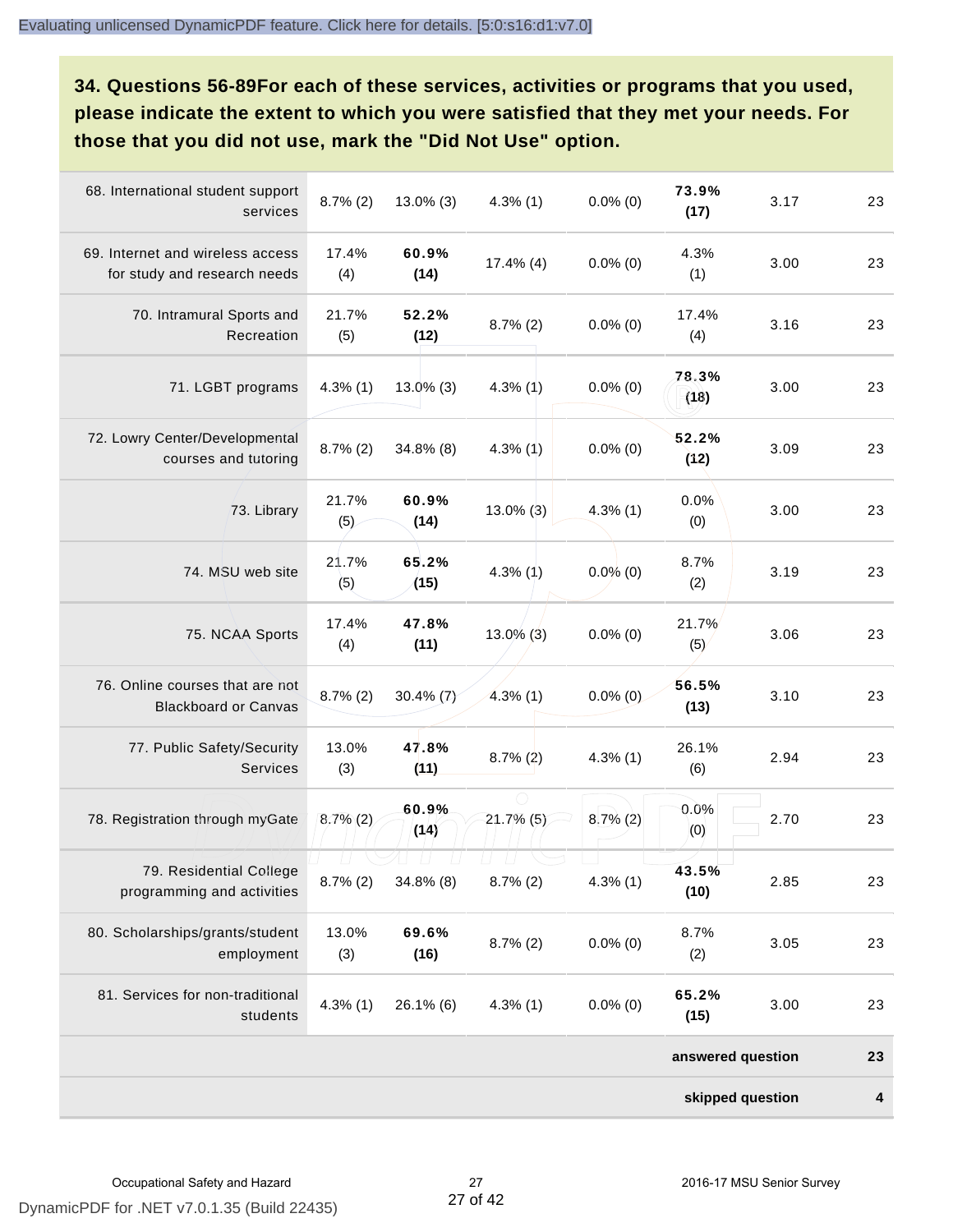**34. Questions 56-89For each of these services, activities or programs that you used, please indicate the extent to which you were satisfied that they met your needs. For those that you did not use, mark the "Did Not Use" option.**

| 82. Student Disability Services<br>(SDS) | 13.0%<br>(3) | $17.4\%$ (4)  | $4.3\%$ (1)  | $0.0\%$ (0) | 65.2%<br>(15)     | 3.25 | 23 |
|------------------------------------------|--------------|---------------|--------------|-------------|-------------------|------|----|
| 83. Transcript requests                  | 13.0%<br>(3) | 43.5%<br>(10) | $13.0\%$ (3) | $8.7\%$ (2) | 21.7%<br>(5)      | 2.78 | 23 |
| 84. Student Support Services<br>(SSS)    | $8.7\%$ (2)  | $13.0\%$ (3)  | $8.7\%$ (2)  | $0.0\%$ (0) | 69.6%<br>(16)     | 3.00 | 23 |
| 85. Transfer Center                      | 17.4%<br>(4) | $30.4\%$ (7)  | $17.4\%$ (4) | $0.0\%$ (0) | 34.8%<br>(8)      | 3.00 | 23 |
| 86. University Counseling Services       | $8.7\%$ (2)  | $17.4\%$ (4)  | $4.3\%$ (1)  | $0.0\%$ (0) | 69.6%<br>(16)     | 3.14 | 23 |
| 87. Veteran Services                     | 17.4%<br>(4) | $17.4\%$ (4)  | 4.3%(1)      | $0.0\%$ (0) | 60.9%<br>(14)     | 3.33 | 23 |
| 88. Wellness Center                      | 26.1%<br>(6) | 69.6%<br>(16) | $4.3\%$ (1)  | $0.0\%$ (0) | 0.0%<br>(0)       | 3.22 | 23 |
| 89. Women's Center                       | $8.7\%$ (2)  | $8.7\%$ (2)   | $4.3\%$ (1)  | $0.0\%$ (0) | 78.3%<br>(18)     | 3.20 | 23 |
|                                          |              |               |              |             | answered question |      | 23 |

**skipped question 4**

DynamicPDF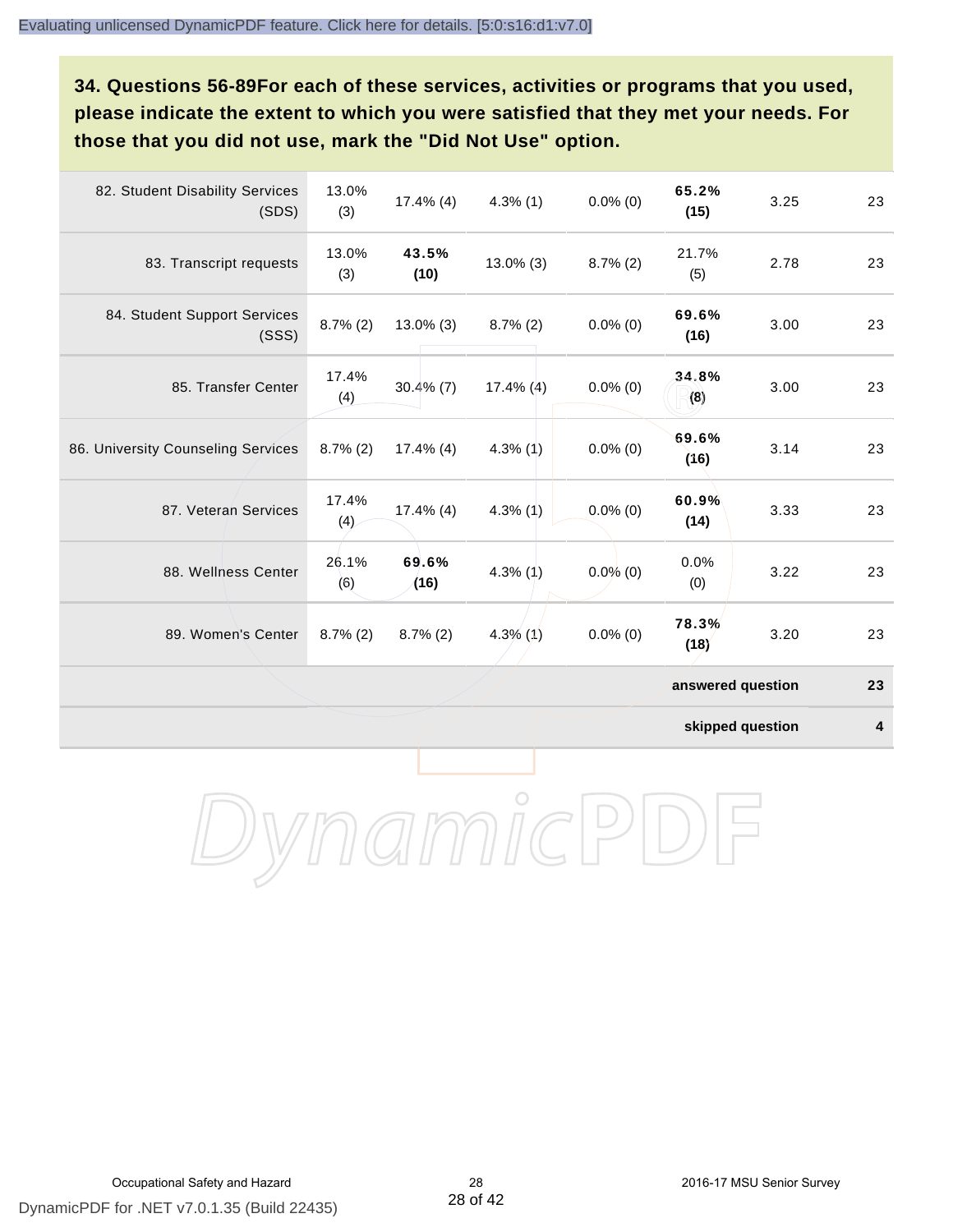## **35. 90. To what extent did you participate in Residential College activities?**

|                     | Response<br>Percent | Response<br>Count       |
|---------------------|---------------------|-------------------------|
| Did not participate | 56.5%               | 13                      |
| Frequently          | 17.4%               | $\overline{4}$          |
| Occasionally        | 17.4%               | $\overline{4}$          |
| Seldom              | 8.7%                | $\overline{2}$          |
|                     | answered question   | 23                      |
|                     | skipped question    | $\overline{\mathbf{4}}$ |
|                     | ynamicPl<br>$\Box$  |                         |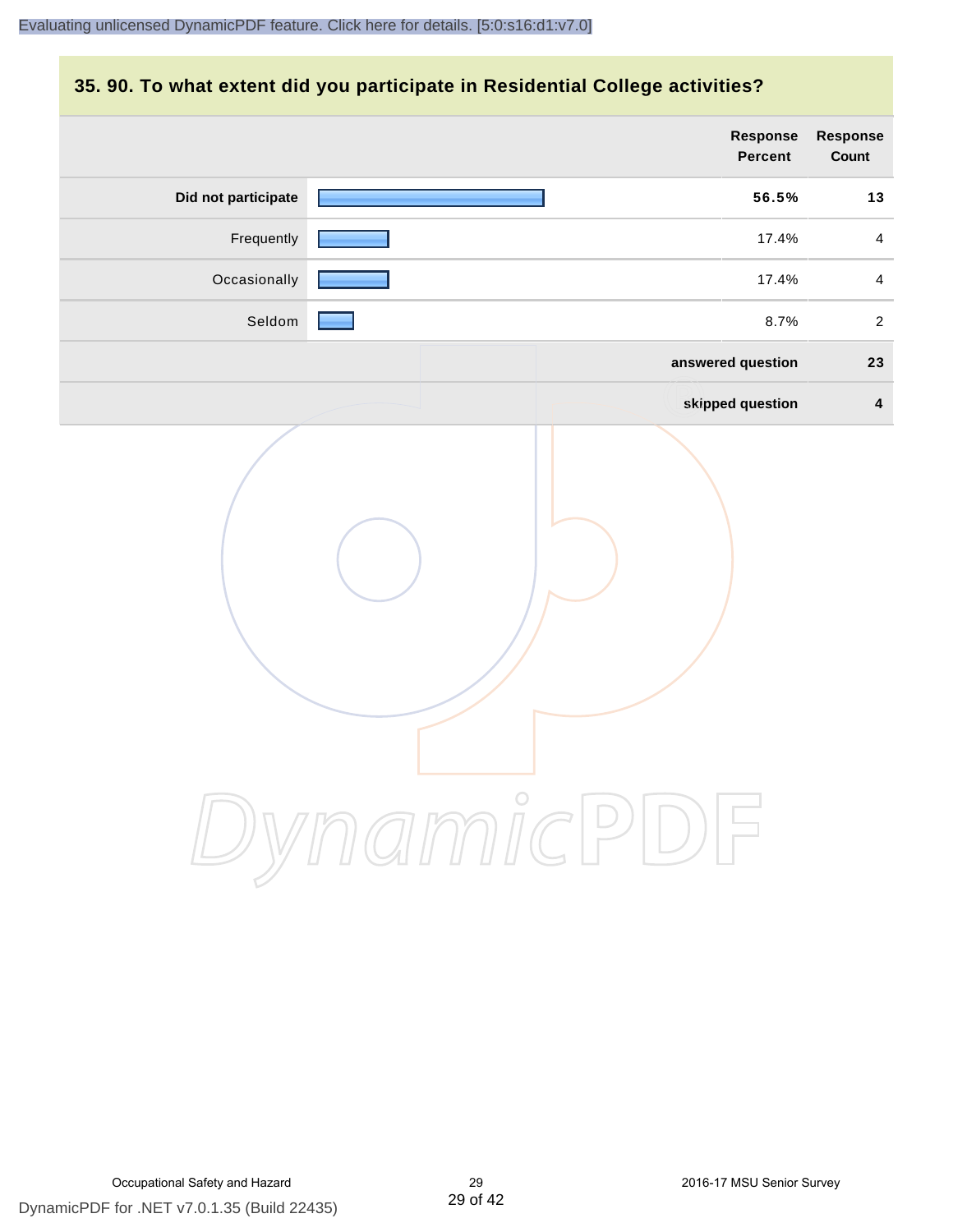## **35. 90. To what extent did you participate in Residential College activities?**

| answered question |
|-------------------|
|-------------------|

#### **36. 91. Which phrase best describes your opinion of Residential Colleges?**

| Not familiar with Residential<br>30.4%<br>7<br>Colleges<br>Very positive<br>13.0%<br>3<br>Positive<br>$\bf8$<br>34.8%<br>$\sqrt{5}$<br>Negative<br>21.7%<br>$\mathbf 0$<br>Very negative<br>0.0%<br>answered question<br>23<br>skipped question<br>4 |  | <b>Response</b><br><b>Percent</b> | <b>Response</b><br>Count |
|------------------------------------------------------------------------------------------------------------------------------------------------------------------------------------------------------------------------------------------------------|--|-----------------------------------|--------------------------|
|                                                                                                                                                                                                                                                      |  |                                   |                          |
|                                                                                                                                                                                                                                                      |  |                                   |                          |
|                                                                                                                                                                                                                                                      |  |                                   |                          |
|                                                                                                                                                                                                                                                      |  |                                   |                          |
|                                                                                                                                                                                                                                                      |  |                                   |                          |
|                                                                                                                                                                                                                                                      |  |                                   |                          |
|                                                                                                                                                                                                                                                      |  |                                   |                          |

**37. 92. When you graduate how many times will you have studied abroad during your university career?**

|               | Response<br>Percent  | <b>Response</b><br>Count |
|---------------|----------------------|--------------------------|
| <b>None</b>   | - 1 - 1 - 1<br>95.7% | 22                       |
| One           | 4.3%                 | 1                        |
| Two           | 0.0%                 | $\mathbf 0$              |
| Three or more | $0.0\%$              | $\mathbf 0$              |
|               | answered question    | 23                       |
|               | skipped question     | 4                        |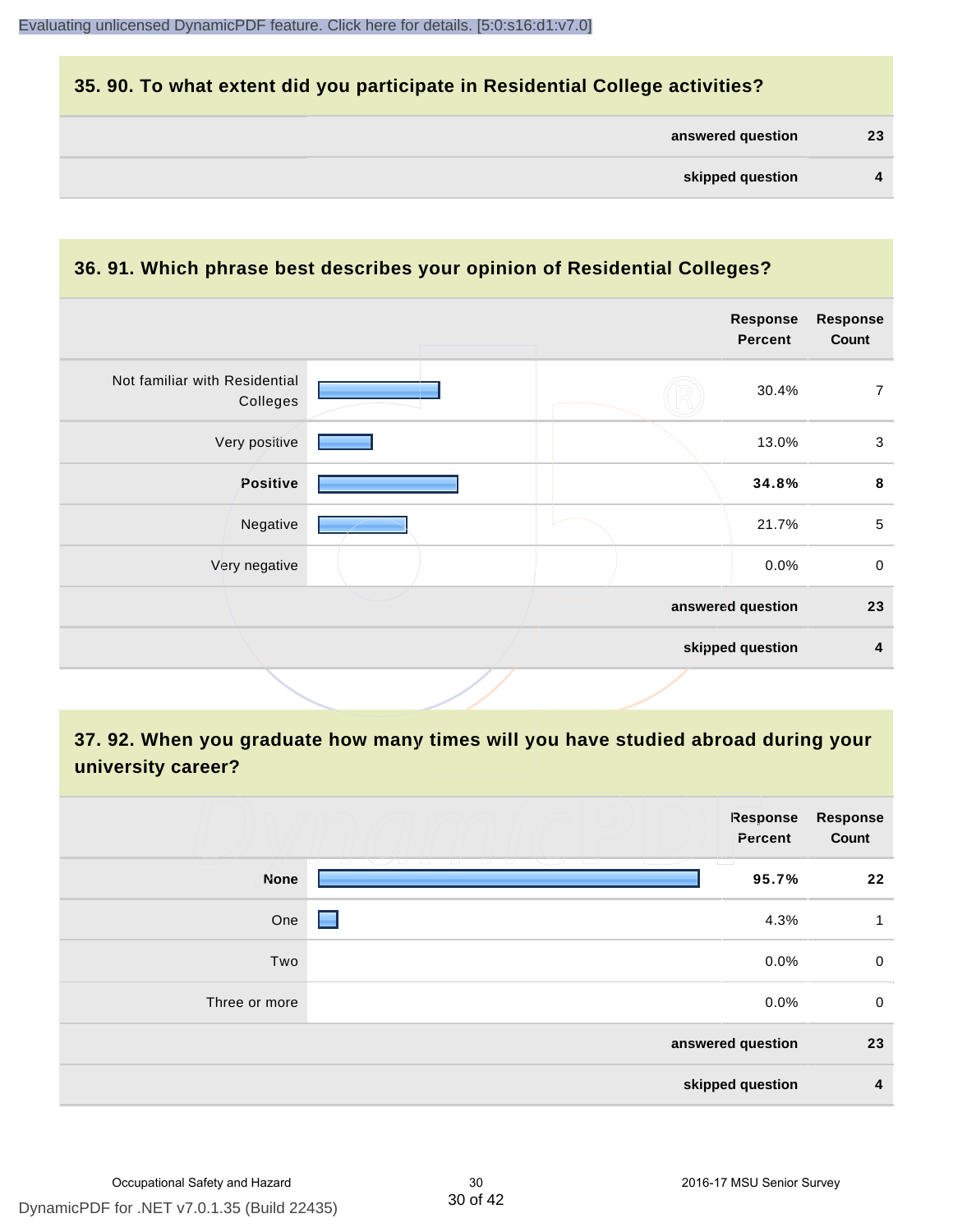**38. Questions 93-102 The University has formulated ten desired "Characteristics of the Murray State University Graduate." Please indicate how effective your MSU experience was in enhancing your abilities in each area.**

|                                                                                                                                                                      | <b>Very</b><br>effective | <b>Effective</b> | <b>Ineffective</b> | <b>Very</b><br>ineffective | Rating<br>Average | Rating<br>Count |
|----------------------------------------------------------------------------------------------------------------------------------------------------------------------|--------------------------|------------------|--------------------|----------------------------|-------------------|-----------------|
| 93. Engage in mature,<br>independent and creative thought<br>and express that thought<br>effectively in oral and written<br>communication;                           | 22.7% (5)                | 72.7% (16)       | $4.5\%$ (1)        | $0.0\%$ (0)                | 3.18              | 22              |
| 94. Understand and apply the<br>critical and scientific<br>methodologies that academic<br>disciplines employ to discover<br>knowledge and ascertain its<br>validity; | 22.7% (5)                | 72.7% (16)       | $4.5\%$ (1)        | $0.0\%$ (0)                | 3.18              | 22              |
| 95. Apply sound standards of<br>information gathering, analysis<br>and evaluation to reach logical<br>decisions;                                                     | 23.8% (5)                | 66.7% (14)       | $9.5\%$ (2)        | $0.0\%$ (0)                | 3.14              | 21              |
| 96. Understand the roles and<br>applications of science and<br>technology in the solution of the<br>problems of a changing world;                                    | 22.7% (5)                | 72.7% (16)       | $4.5\%$ (1)        | $0.0\%$ (0)                | 3.18              | 22              |
| 97. Demonstrate a critical<br>understanding of the world's<br>historical, literary, philosophical<br>and artistic traditions;                                        | $13.6\%$ (3)             | 77.3% (17)       | $9.1\%(2)$         | $0.0\%$ (0)                | 3.05              | 22              |
| 98. Understand the dynamics of<br>cultural diversity, of competing<br>economic and political systems,<br>and of complex moral and ethical<br>issues;                 | $13.6\%$ (3)             | 77.3% (17)       | $9.1\% (2)$        | $0.0\%$ (0)                | 3.05              | 22              |
| 99. Understand the nature of and<br>engage in ethical behavior and<br>responsible citizenship;                                                                       | 22.7% (5)                | 77.3% (17)       | $0.0\%$ (0)        | $0.0\%$ (0)                | 3.23              | 22              |
|                                                                                                                                                                      |                          |                  |                    |                            | answered question | 22              |
|                                                                                                                                                                      |                          |                  |                    |                            | skipped question  | 5               |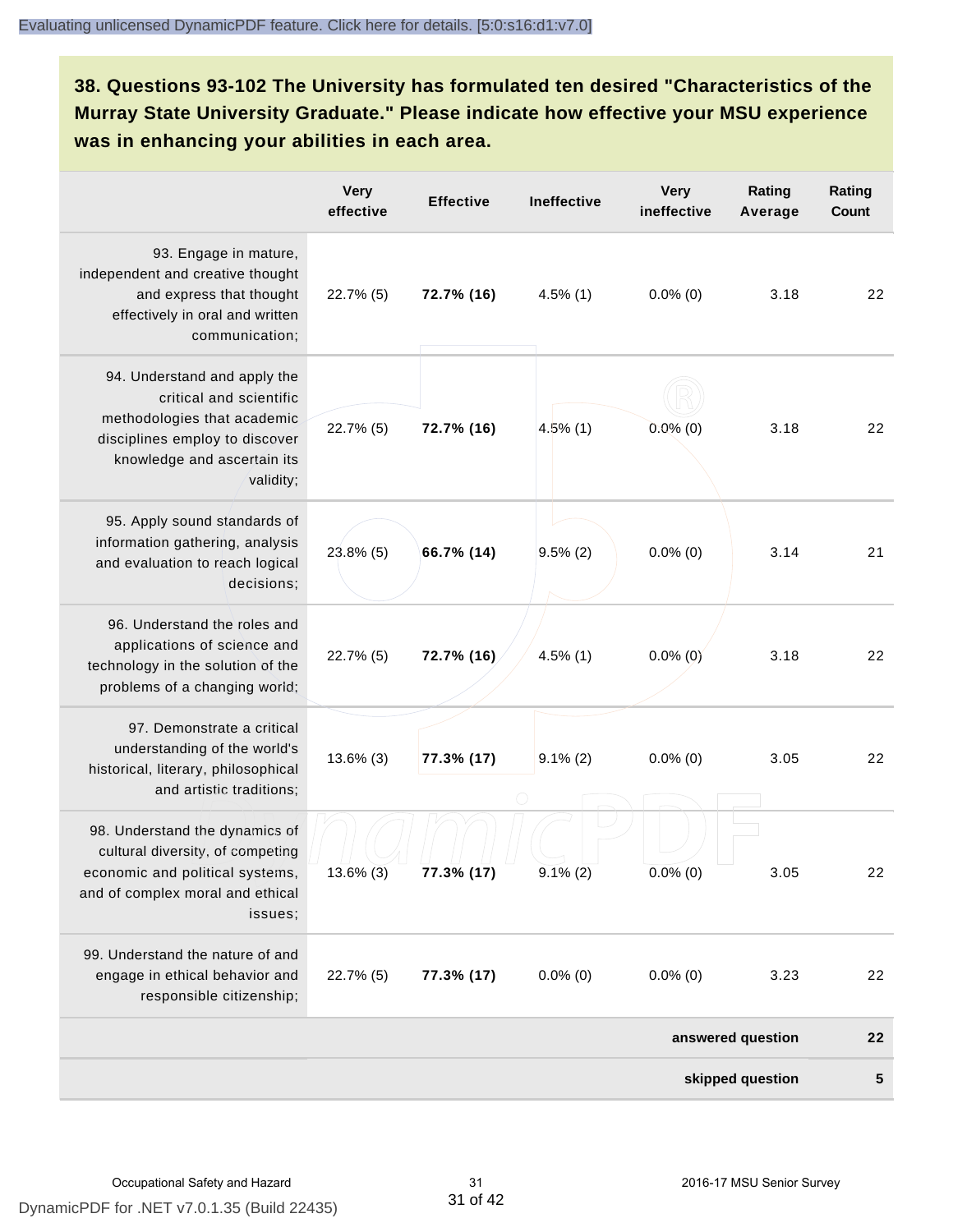# **38. Questions 93-102 The University has formulated ten desired "Characteristics of the Murray State University Graduate." Please indicate how effective your MSU experience was in enhancing your abilities in each area.**

| 100. Understand the importance of<br>the behaviors necessary to<br>maintain a healthy lifestyle; | $18.2\%$ (4) | 72.7% (16) | $0.0\%$ (0) | $9.1\% (2)$ | 3.00              | 22        |
|--------------------------------------------------------------------------------------------------|--------------|------------|-------------|-------------|-------------------|-----------|
| 101. Demonstrate mastery of a<br>chosen field of study;                                          | $18.2\%$ (4) | 68.2% (15) | $9.1\% (2)$ | $4.5\%$ (1) | 3.00              | 22        |
| 102. Value intellectual pursuit and<br>continuous learning in a changing<br>world.               | $18.2\%$ (4) | 77.3% (17) | $4.5\%$ (1) | $0.0\%$ (0) | 3.14              | 22        |
|                                                                                                  |              |            |             |             | answered question | 22        |
|                                                                                                  |              |            |             |             | skipped question  | ${\bf 5}$ |
|                                                                                                  |              |            |             |             |                   |           |
|                                                                                                  |              |            |             |             |                   |           |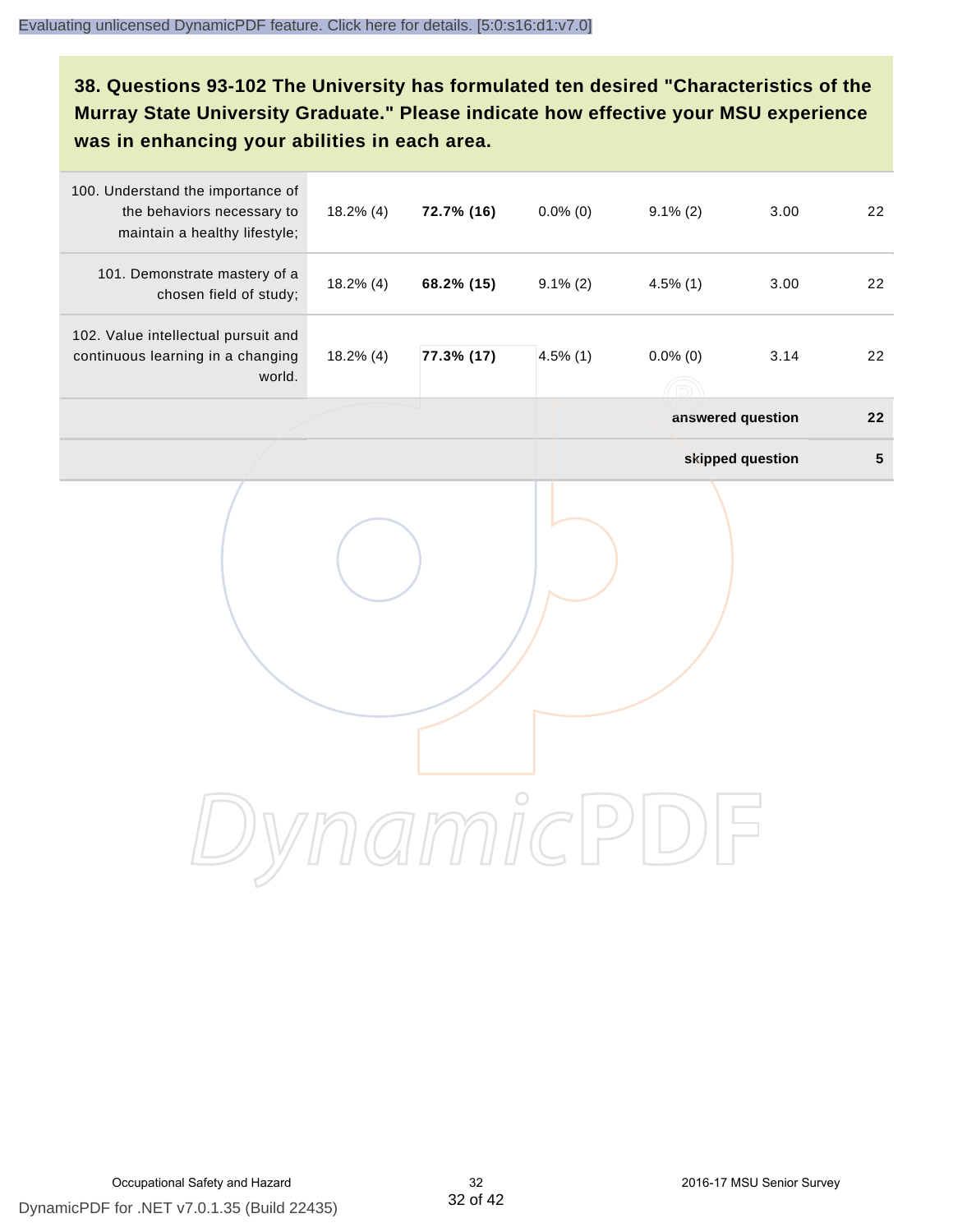#### **39. 103. What do you expect to do after you graduate?**

|                                                        | <b>Response</b><br><b>Percent</b> | <b>Response</b><br>Count |
|--------------------------------------------------------|-----------------------------------|--------------------------|
| I am unsure of my immediate<br>plans.                  | 0.0%                              | $\mathbf 0$              |
| I will look for a job.                                 | 50.0%                             | 11                       |
| I will continue working in the<br>position I now have. | 0.0%                              | $\pmb{0}$                |
| I will work at a position I recently<br>accepted.      | 31.8%                             | $\overline{7}$           |
| I will do additional undergraduate<br>work.            | 0.0%                              | $\pmb{0}$                |
| I will go to graduate school.                          | 18.2%                             | 4                        |
| I will go to law school.                               | 0.0%                              | $\mathbf 0$              |
| I will go to medical school.                           | 0.0%                              | $\mathbf 0$              |
| I will go to other professional<br>school.             | 0.0%                              | $\mathbf 0$              |
| I will not work or attend school.                      | 0.0%                              | $\pmb{0}$                |
|                                                        | answered question                 | 22                       |
|                                                        | skipped question                  | $5\phantom{1}$           |

DynamicPDF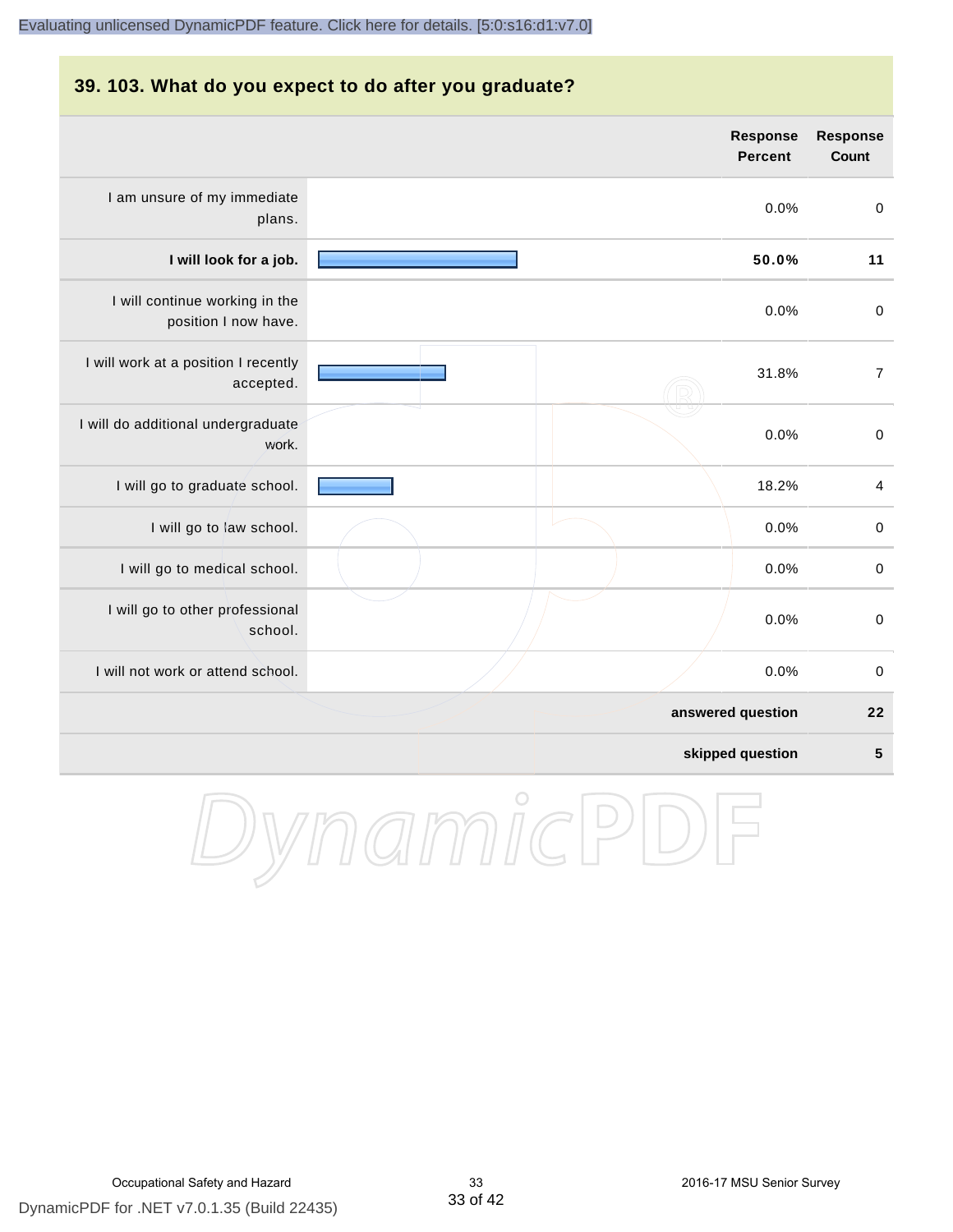# **39. 103. What do you expect to do after you graduate? answered question 22 skipped question 5**

# **40. 104. If you are already employed, how closely related is your job to your field of study?**

|                        |            | <b>Response</b><br><b>Percent</b> | Response<br>Count |
|------------------------|------------|-----------------------------------|-------------------|
| <b>Extremely close</b> |            | 45.5%                             | 10                |
| Somewhat close         |            | 13.6%                             | $\sqrt{3}$        |
| Somewhat different     |            | 0.0%                              | $\pmb{0}$         |
| Extremely different    |            | 4.5%                              | $\mathbf{1}$      |
| I cannot determine     |            | 0.0%                              | $\pmb{0}$         |
| Does not apply         |            | 36.4%                             | $\,8\,$           |
|                        |            | answered question                 | 22                |
|                        |            | skipped question                  | ${\bf 5}$         |
|                        | $\bigcirc$ |                                   |                   |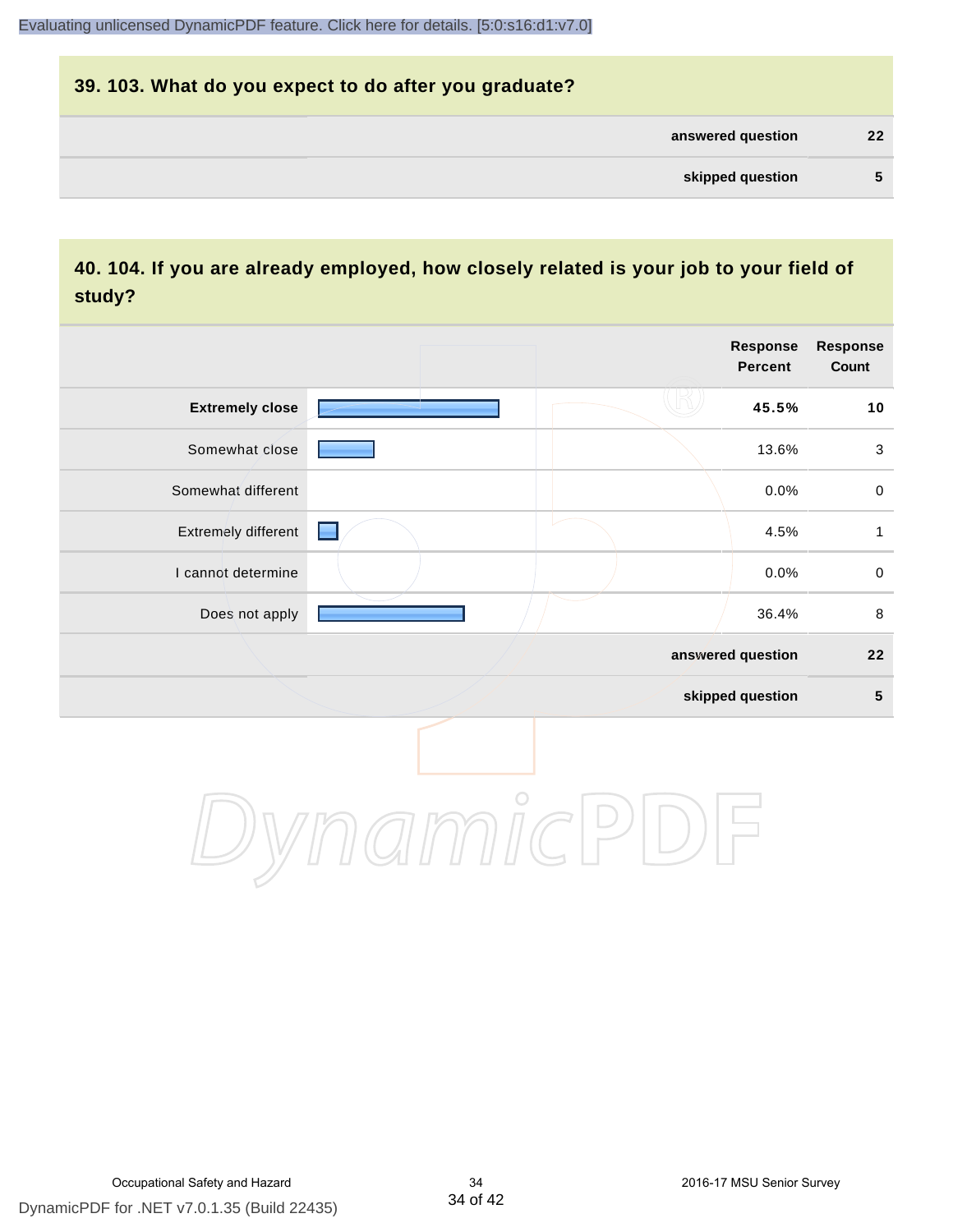### **41. 105. If you intend to work full-time, what do you expect your salary to be?**

|                     |                | <b>Response</b><br>Percent | <b>Response</b><br>Count |
|---------------------|----------------|----------------------------|--------------------------|
| Above \$75,000      |                | 13.6%                      | $\sqrt{3}$               |
| $$65,000 - $75,000$ |                | 27.3%                      | $\,6\,$                  |
| \$55,000 - \$64,999 |                | 31.8%                      | $\overline{7}$           |
| \$45,000 - \$54,999 |                | 9.1%                       | $\overline{c}$           |
| \$35,000 - \$44,999 | ۰              | 4.5%                       | $\mathbf{1}$             |
| \$25,000 - \$34,999 | $\blacksquare$ | 4.5%                       | $\mathbf{1}$             |
| Below \$25,000      |                | 0.0%                       | $\pmb{0}$                |
| Does not apply      |                | 9.1%                       | $\boldsymbol{2}$         |
|                     |                | answered question          | ${\bf 22}$               |
|                     |                | skipped question           | $\sqrt{5}$               |
|                     |                |                            |                          |
|                     | $\bigcirc$     |                            |                          |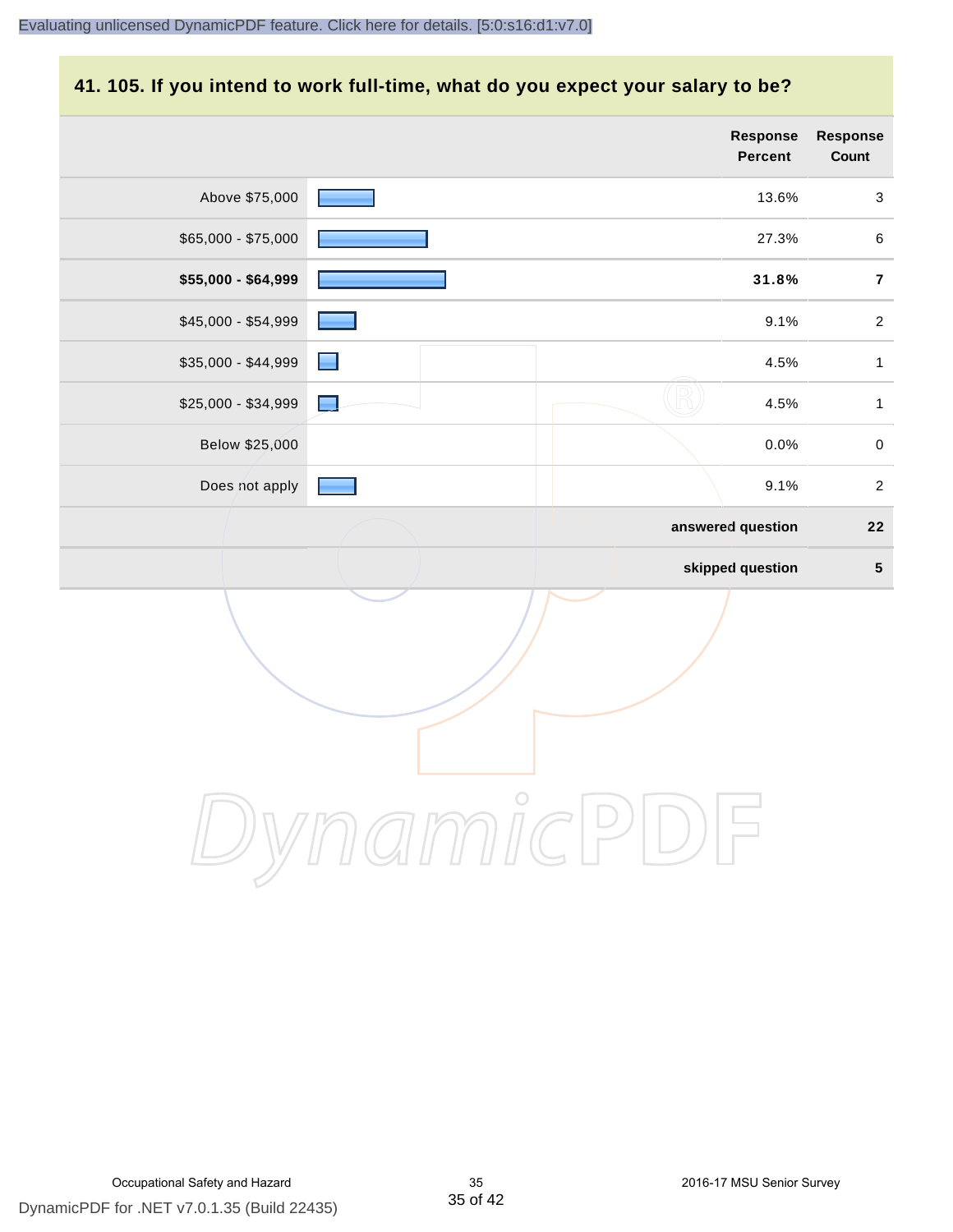#### **41. 105. If you intend to work full-time, what do you expect your salary to be?**

| answered question | 22 |
|-------------------|----|
|                   |    |

| skipped question |  |
|------------------|--|
|                  |  |

# **42. 106. If you intend to continue your education, please indicate which statement best describes the institution you will attend.**

|                                        |  | <b>Response</b><br><b>Percent</b> | <b>Response</b><br>Count |
|----------------------------------------|--|-----------------------------------|--------------------------|
| <b>Murray State University</b>         |  | 54.5%                             | 12                       |
| University/College in Kentucky         |  | $0.0\%$                           | $\mathbf 0$              |
| University/College outside<br>Kentucky |  | 13.6%                             | 3                        |
| Does not apply                         |  | 31.8%                             | 7                        |
|                                        |  | answered question                 | $22 \overline{ }$        |
|                                        |  | skipped question                  | 5                        |
|                                        |  |                                   |                          |

#### **43. 107. "I would recommend Murray State University to a prospective student."**

| <b>Response</b><br>Count | <b>Response</b><br>Percent |                               |                   |
|--------------------------|----------------------------|-------------------------------|-------------------|
| 9                        | 40.9%<br>--                |                               | Strongly agree    |
| 13                       | 59.1%                      | □<br>T<br>U<br>$\overline{a}$ | Agree             |
| $\mathbf 0$              | 0.0%                       |                               | Disagree          |
| $\mathbf 0$              | 0.0%                       |                               | Strongly disagree |
| 22                       | answered question          |                               |                   |
| $5\phantom{1}$           | skipped question           |                               |                   |
|                          |                            |                               |                   |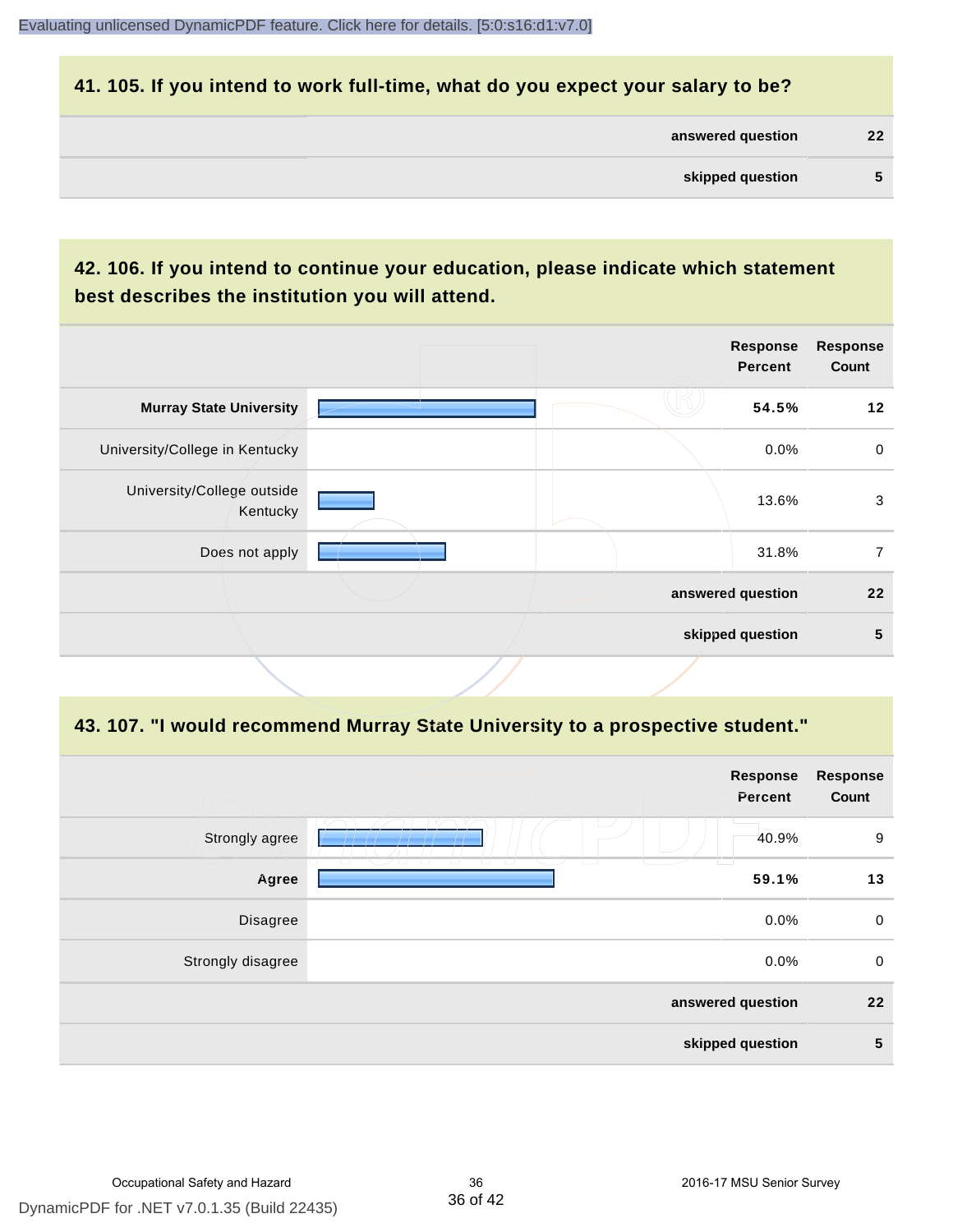| 44. Feedback:     |                           |
|-------------------|---------------------------|
|                   | <b>Response<br/>Count</b> |
|                   | 3                         |
| answered question | 3                         |
| skipped question  | 24                        |

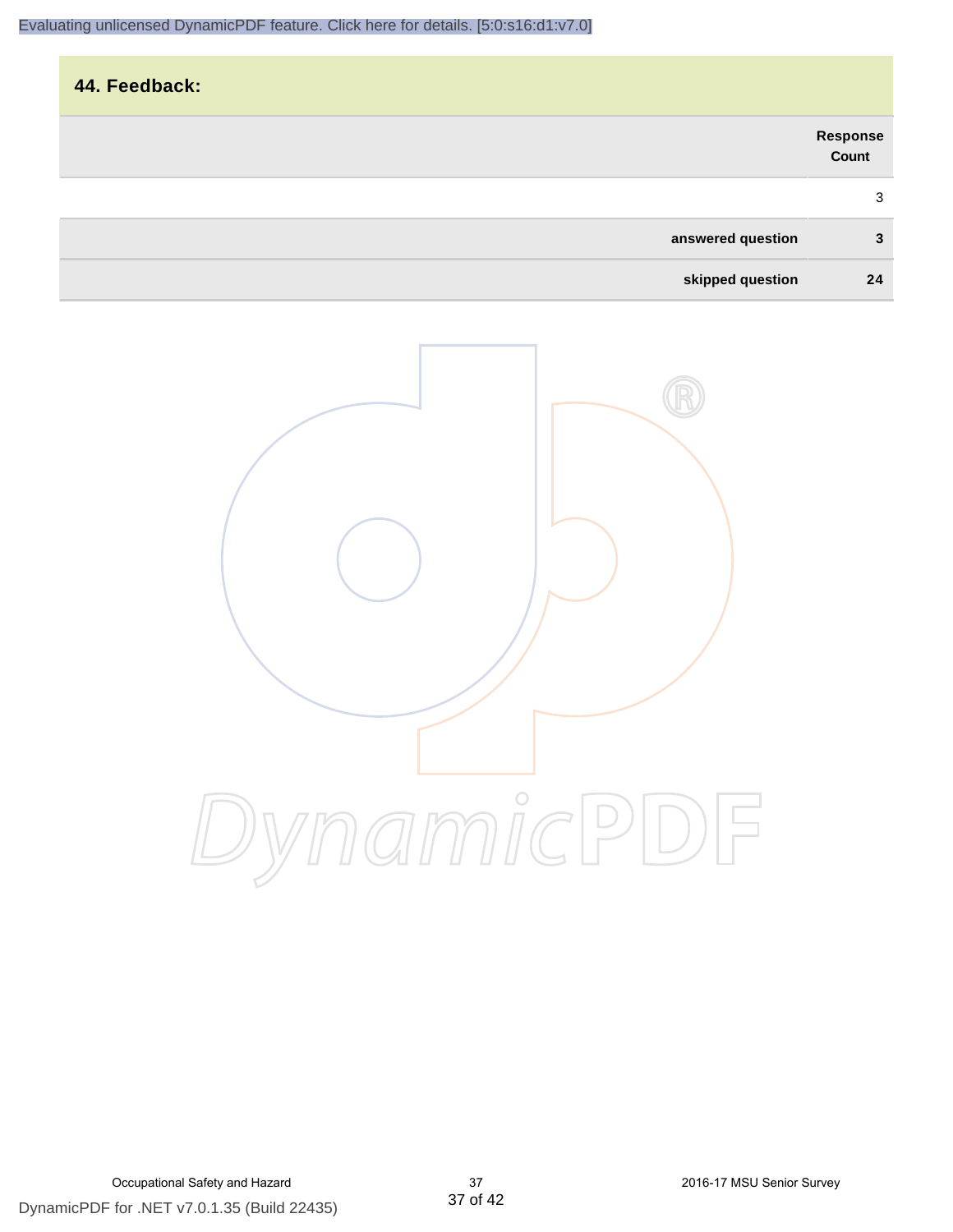|                                                 |  | <b>Response</b><br><b>Percent</b> | <b>Response</b><br>Count |
|-------------------------------------------------|--|-----------------------------------|--------------------------|
| Accounting                                      |  | 0.0%                              | $\mathbf 0$              |
| Advertising                                     |  | 0.0%                              | $\pmb{0}$                |
| <b>Business Administration</b><br>(associate's) |  | 0.0%                              | $\pmb{0}$                |
| <b>Business Administration</b><br>(bachelor's)  |  | 0.0%                              | $\pmb{0}$                |
| <b>Business GIS (certificate)</b>               |  | 0.0%                              | $\mathbf 0$              |
| <b>Computer Information Systems</b>             |  | 0.0%                              | $\pmb{0}$                |
| <b>Computer Science</b>                         |  | 0.0%                              | $\mathbf 0$              |
| Economics                                       |  | 0.0%                              | $\pmb{0}$                |
| Finance                                         |  | 0.0%                              | $\pmb{0}$                |
| <b>Graphic Communications Media</b>             |  | 0.0%                              | $\mathbf 0$              |
| <b>International Business</b>                   |  | 0.0%                              | $\pmb{0}$                |
| Journalism                                      |  | 0.0%                              | $\mathbf 0$              |
| Management                                      |  | 0.0%                              | $\pmb{0}$                |
| Marketing                                       |  | 0.0%                              | $\,0\,$                  |
| Organizational Communication                    |  | 0.0%                              | $\pmb{0}$                |
| <b>Public Relations</b>                         |  | 0.0%                              | $\mathbf 0$              |
| <b>Television Production</b>                    |  | 0.0%                              | $\mathsf 0$              |
| <b>Telecommunications Systems</b><br>Mgmt       |  | 0.0%                              | $\mathbf 0$              |
| answered question                               |  | $\pmb{0}$                         |                          |
| skipped question                                |  | 27                                |                          |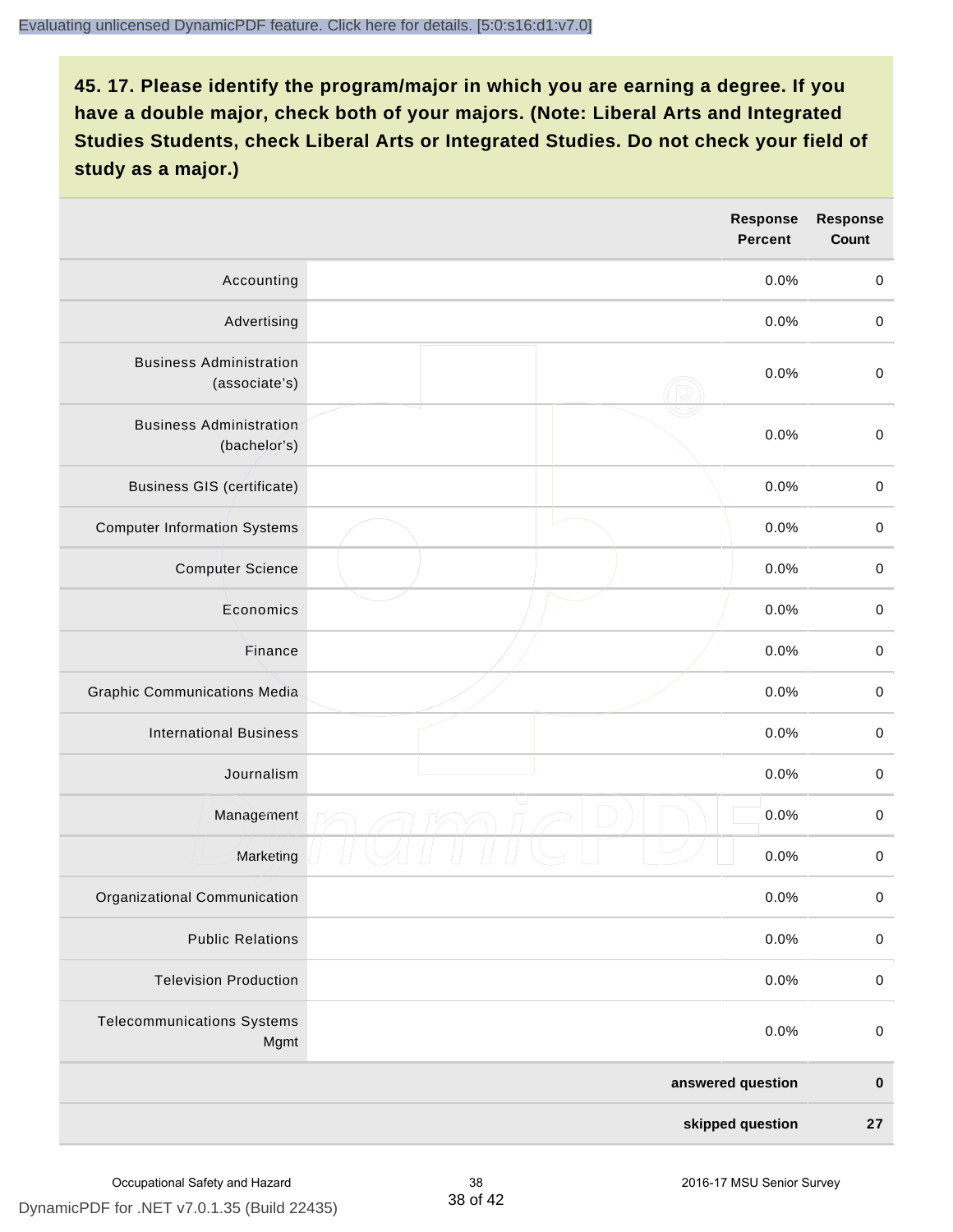| <b>Career &amp; Technical Education</b><br>(associate's) | 0.0%              | $\pmb{0}$   |
|----------------------------------------------------------|-------------------|-------------|
| <b>Career &amp; Technical Education</b><br>(bachelor's)  | 0.0%              | $\mathbf 0$ |
| <b>Criminal Justice</b>                                  | 0.0%              | $\pmb{0}$   |
| <b>Elementary School Education</b>                       | 0.0%              | $\pmb{0}$   |
| Health & Physical Education                              | 0.0%              | $\pmb{0}$   |
| Interdisciplinary Early Childhood<br>Education           | 0.0%              | $\pmb{0}$   |
| Learning & Behavior Disorders                            | 0.0%              | $\pmb{0}$   |
| <b>Middle School Education</b>                           | 0.0%              | $\mathbf 0$ |
| <b>Recreation &amp; Leisure Services</b>                 | 0.0%              | $\mathbf 0$ |
| Social Work                                              | 0.0%              | $\mathbf 0$ |
| Youth & Nonprofit Leadership                             | 0.0%              | $\mathbf 0$ |
| Art                                                      | 0.0%              | $\pmb{0}$   |
| Creative Writing (BFA)                                   | 0.0%              | $\pmb{0}$   |
| English                                                  | 0.0%              | $\pmb{0}$   |
| English Education (TESOL)                                | 0.0%              | $\pmb{0}$   |
| Philosophy                                               | 0.0%              | 0           |
| <b>International Affairs</b>                             | 0.0%              | $\pmb{0}$   |
| <b>Political Science</b>                                 | 0.0%              | $\mathbf 0$ |
| <b>Public Administration</b>                             | 0.0%              | $\mathbf 0$ |
|                                                          | answered question | $\pmb{0}$   |
|                                                          | skipped question  | 27          |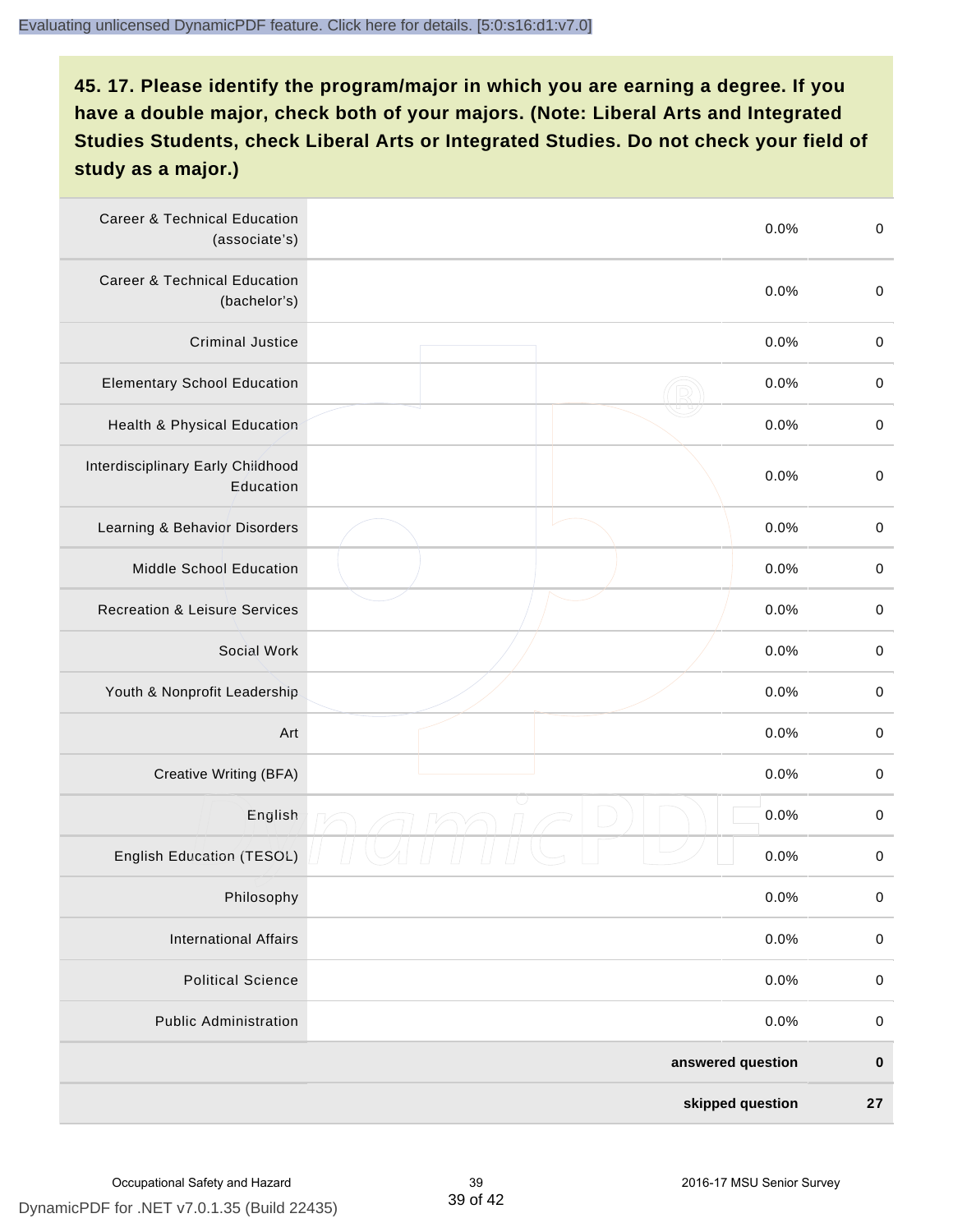| Sociology                                            |                   | 0.0%<br>$\mathbf 0$    |
|------------------------------------------------------|-------------------|------------------------|
| History                                              |                   | $0.0\%$<br>$\mathbf 0$ |
| <b>Liberal Arts</b>                                  |                   | 0.0%<br>$\mathbf 0$    |
| French                                               |                   | 0.0%<br>$\pmb{0}$      |
| German                                               |                   | 0.0%<br>$\mathbf 0$    |
| Japanese                                             |                   | 0.0%<br>$\mathbf 0$    |
| Spanish                                              |                   | 0.0%<br>$\mathbf 0$    |
| Music                                                |                   | 0.0%<br>$\mathbf 0$    |
| <b>Music Business</b>                                |                   | $\pmb{0}$<br>0.0%      |
| Psychology                                           |                   | 0.0%<br>$\mathbf 0$    |
| Theatre                                              |                   | 0.0%<br>$\mathbf 0$    |
| Biology                                              |                   | 0.0%<br>$\mathbf 0$    |
| Wildlife & Conservation Biology                      |                   | 0.0%<br>$\mathbf 0$    |
| Chemistry                                            |                   | 0.0%<br>$\pmb{0}$      |
| <b>Applied Physics</b>                               | $\bigcirc$        | 0.0%<br>$\mathbf 0$    |
| <b>Engineering Physics</b>                           |                   | 0.0%<br>$\mathbf 0$    |
| Physics                                              |                   | 0.0%<br>$\mathbf 0$    |
| Geosciences                                          |                   | 0.0%<br>$\mathbf 0$    |
| <b>Civil Engineering Technology</b><br>(associate's) |                   | 0.0%<br>$\pmb{0}$      |
| Civil Engineering Technology<br>(bachelor's)         |                   | 0.0%<br>$\pmb{0}$      |
|                                                      | answered question | $\pmb{0}$              |
|                                                      | skipped question  | 27                     |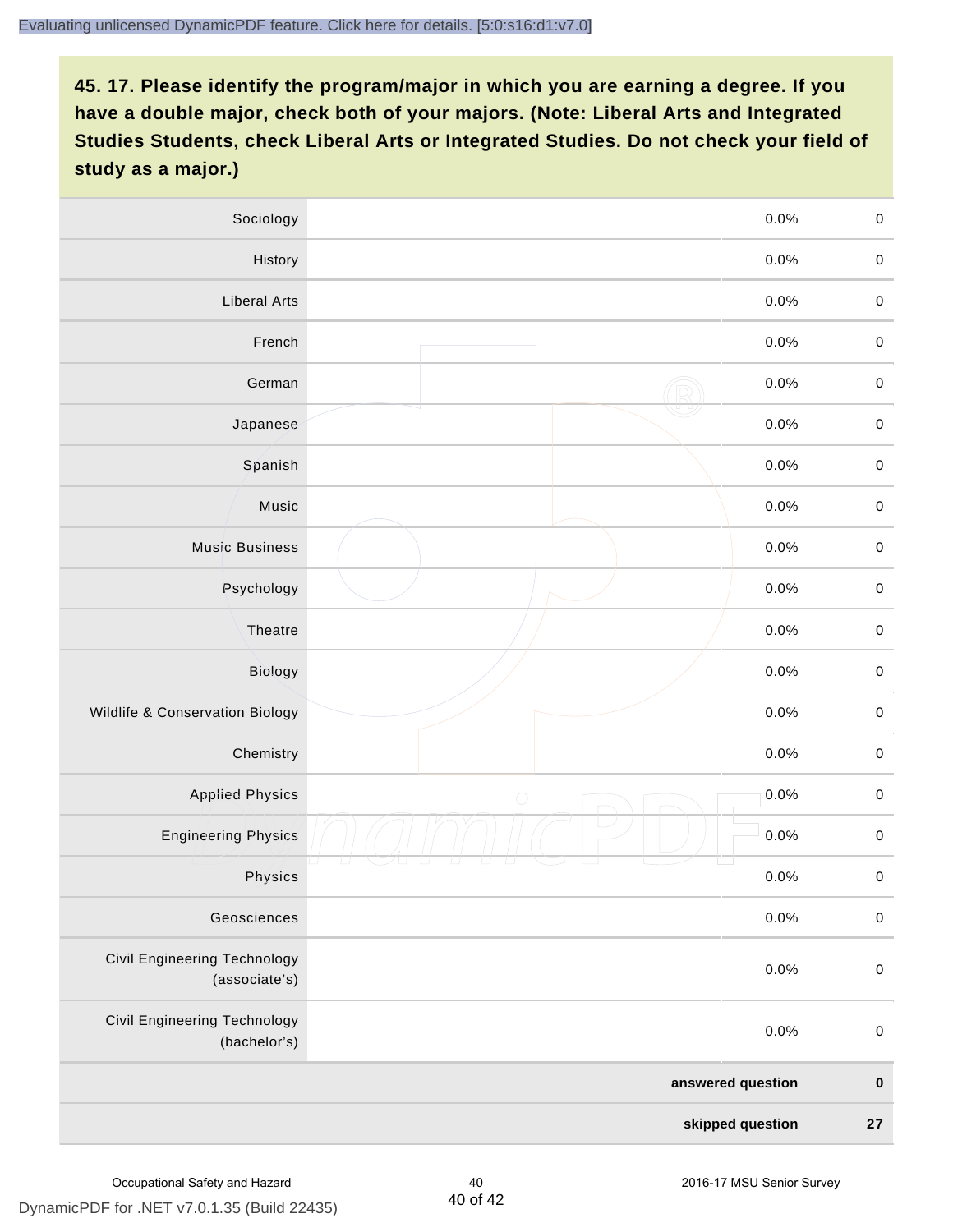| <b>Electromechanical Engineering</b><br>Technology | 0.0%              | $\mathbf 0$ |
|----------------------------------------------------|-------------------|-------------|
| <b>Engineering Graphics &amp; Design</b>           | 0.0%              | $\mathbf 0$ |
| <b>Interior Design</b>                             | 0.0%              | $\pmb{0}$   |
| Manufacturing Technology                           | 0.0%              | 0           |
| Occupational Safety and Health                     | 0.0%              | $\pmb{0}$   |
| <b>Industrial Technology</b><br>(associate's)      | 0.0%              | $\pmb{0}$   |
| <b>Mathematics</b>                                 | 0.0%              | $\pmb{0}$   |
| <b>Telecommunications Systems</b><br>Mgmt          | 0.0%              | $\pmb{0}$   |
| Agricultural Science & Technology<br>(associate's) | 0.0%              | $\mathbf 0$ |
| Agricultural Science (bachelor's)                  | 0.0%              | $\mathbf 0$ |
| Animal Technology/Animal-Equine                    | 0.0%              | $\pmb{0}$   |
| Animal Technology/Vet Tech,<br>Pre-Vet             | 0.0%              | $\pmb{0}$   |
| <b>Athletic Training</b>                           | 0.0%              | $\pmb{0}$   |
| <b>Communication Disorders</b>                     | 0.0%              | 0           |
| <b>Exercise Science</b>                            | 0.0%              | $\pmb{0}$   |
| Nursing                                            | 0.0%              | $\pmb{0}$   |
| Nursing/RN to BSN                                  | 0.0%              | $\pmb{0}$   |
| Nutrition, Dietetics, & Food Mgmt                  | 0.0%              | $\mathbf 0$ |
|                                                    | answered question | $\pmb{0}$   |
|                                                    | skipped question  | ${\bf 27}$  |